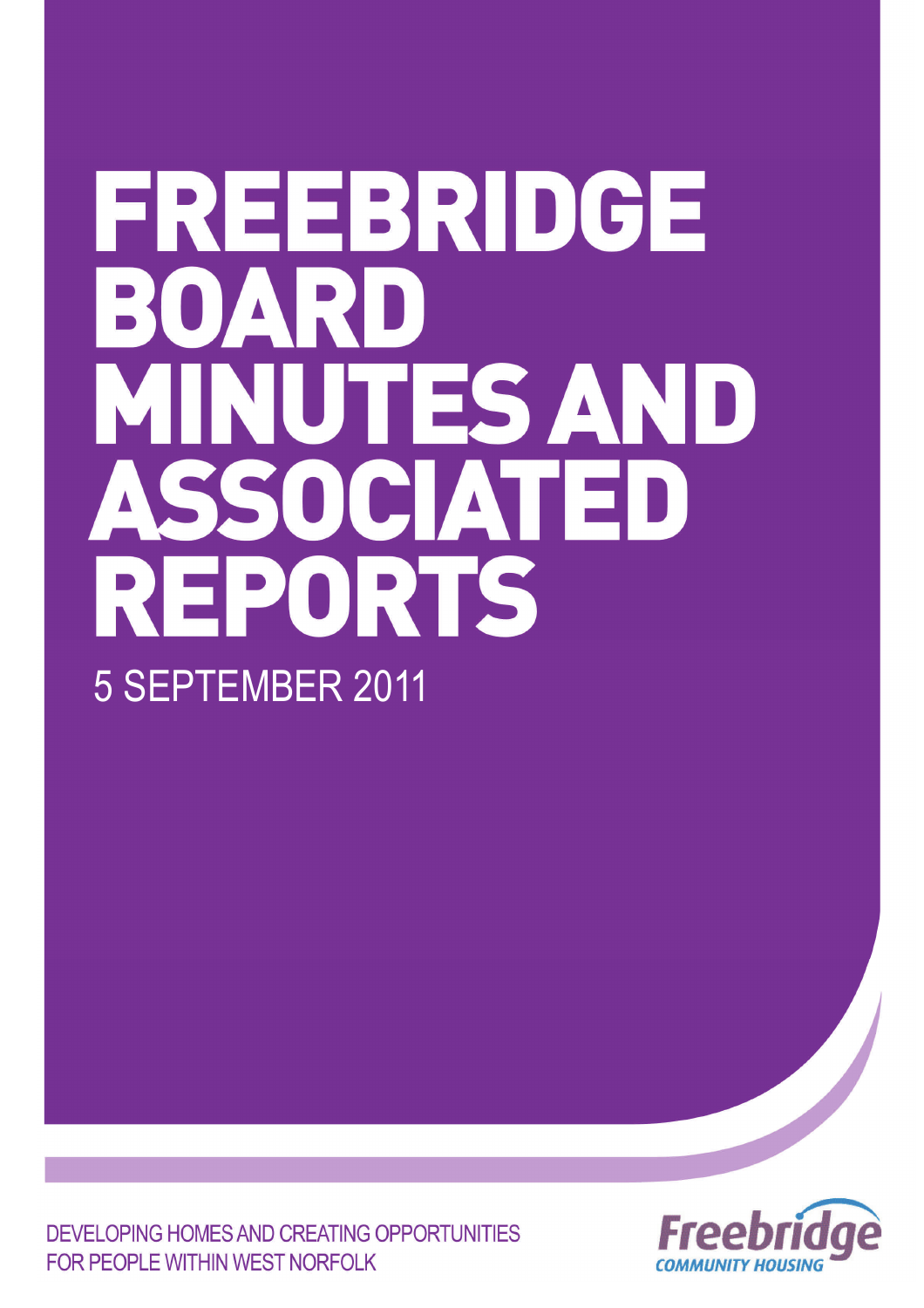#### **FREEBRIDGE COMMUNITY HOUSING BOARD**

#### **Minutes of a Meeting of the Board held on Monday 5 September 2011 at 6.30pm in the Conference Room, Juniper House, Austin Street, King's Lynn**

#### **PRESENT:**

Ray Johnson (Chairman) Lesley Bambridge Matthew Brown Sylvia Calver Irene Gammon Paul Leader Ian Pinches Colin Sampson

#### **ALSO PRESENT:**

**Steve Clark (observer)** 

#### **IN ATTENDANCE:**

| <b>Tony Hall</b> | $\sim$         | <b>Chief Executive</b>                 |
|------------------|----------------|----------------------------------------|
| Sean Kent        | $\blacksquare$ | <b>Executive Director (Resources)</b>  |
| Abigail Ellis    | $\sim$         | <b>Executive Director (Operations)</b> |
| Simon Swanson    | $\blacksquare$ | Business Assurance Manager             |
|                  |                | (minute numbers 142/11 - 150/11)       |
| Angus MacQueen - |                | <b>Company Secretary</b>               |

#### **142/11 APOLOGIES**

Apologies for absence were received from Nigel Donohue, Bill Guyan and Michael Jervis.

#### **143/11 MINUTES**

The minutes of the ordinary meeting held on 25 July 2011 and of the special meeting held on 8 August 2011 were confirmed as correct records and signed by the Chairman.

#### **144/11 MATTERS ARISING**

#### **(a) Notice of Variation to the Supporting People Contract (Minute Number 120/11)**

The Chief Executive reported that letters had been sent to all sheltered scheme residents regarding the future of the service. The implications for staff were being managed very carefully, and staff were being kept informed of developments. There had been some press enquiries, which had been answered.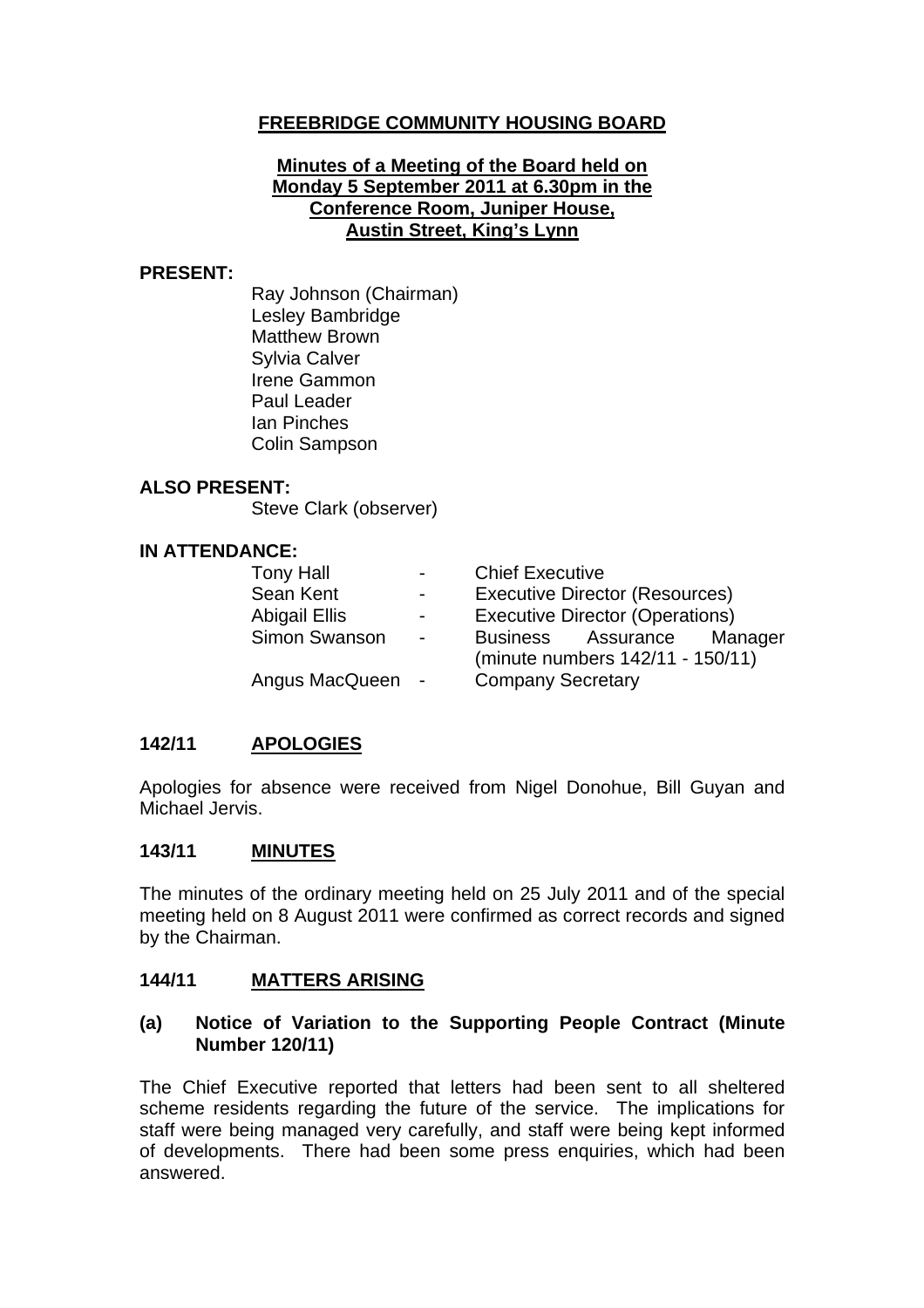#### **(b) Options Appraisal for Harpley Court Sheltered Scheme (Minute Number 121/11)**

Confidential item

#### **145/11 DECLARATIONS OF INTEREST**

There were no declarations of interest.

#### **146/11 CHAIRMAN'S UPDATE**

The Chairman gave an update on his activities as Chairman since the last meeting.

As well as weekly meetings with the Chief Executive and Board/committee meetings, the Chairman had attended the following:

- The awards ceremony for the sheltered scheme garden competition, held on 28 July 2011 at Snettisham. This event had been very successful and attended by over 100 people.
- A meeting with Debby Ounsted of Campbell Tickell, on 3 August 2011, to prepare for this year's Board appraisal process.
- A meeting of the Hillington Square Steering Group, held on 8 August 2011, before the Special Board Meeting that evening.
- A meeting, on 11 August 2011, with the Borough Council's Cabinet Member for Environment and Community.
- A meeting of the  $e^2$  Joint Members Group, to consider the Homes and Communities Agency's Framework Delivery Agreement for the Affordable Housing Programme 2011-2015.

The Chairman also advised of the following events that he would be attending during September 2011:

- The  $e^2$  charity golf day, on 8 September.
- The National Housing Federation conference in Birmingham, on 12- 13 September.
- The Leading Inclusive Housing Providers conference in Norwich, on 14 September.
- A meeting of the National Housing Federation's Planning Sub-Committee, on 15 September.
- A Housing Update conference in Cambridge, on 16 September.
- A meeting on 28 September with Tim Newenham, who would be speaking at the forthcoming Board away weekend.

#### **147/11 CHIEF EXECUTIVE'S UPDATE**

#### • **Freebridge Community Fund**

The Chief Executive reported that grants had recently been made to a number of local interest groups from the Freebridge Community Fund. The grants had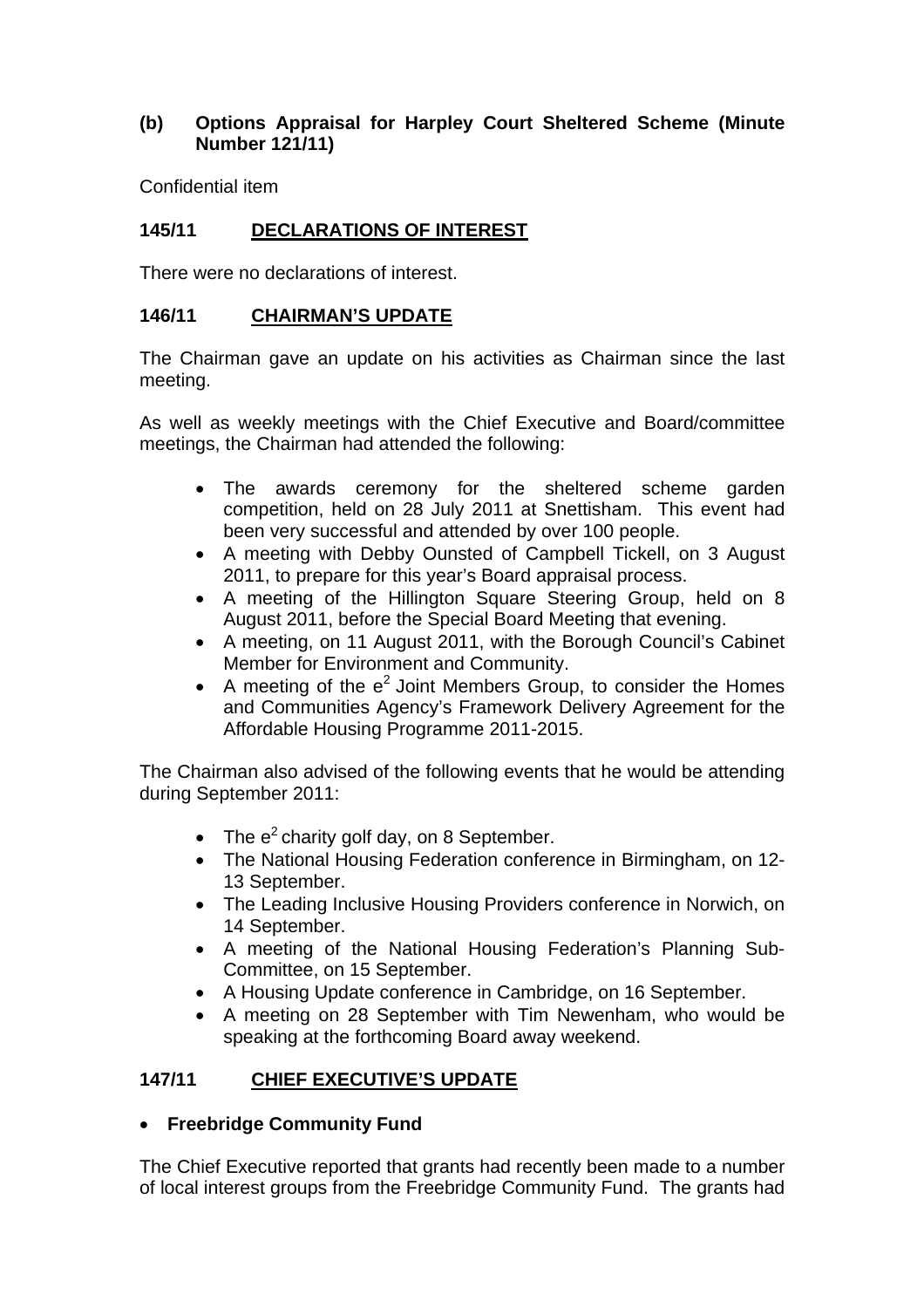been presented at a special event attended by representatives of the groups. Each of the representatives had given a short talk on how they would use the money, and it had been interesting to hear how even a relatively small amount of funding could make a real difference to community groups. The event had received positive coverage in the press.

#### **148/11 COMMITTEE RECOMMENDATIONS** (report not available – confidential)

The Board received a report regarding recommendations from recent committee meetings.

The Board noted that the two recommendations from the Operations Committee meeting held on 3 August 2011 had been deferred, for reasons explained in the report.

The Board then considered the recommendations of the Resources and Risk Committee meeting held on 8 August 2011, and

#### **RESOLVED:**

- 1) Confidential
- 2) Confidential
- 3) That the ICT Security Policy, as presented to the Resources and Risk Committee, be approved.
- 4) That the Value for Money Policy, as presented to the Resources and Risk Committee, be approved.
- 5) That the amendments to the Employee Handbook, reflecting changes in the law to remove the default retirement age and extend rights to paternity leave, as presented to the Resources and Risk Committee, be approved.
- **149/11 ANNUAL REPORT FOR TENANTS 2010/11** (report not available – final version of Annual Report is available elsewhere on the Freebridge website.)

The Chief Executive presented a report which introduced Freebridge's proposed Annual Report for Tenants 2010/11. He stressed that, whilst publication of the report was required by the Tenant Services Authority, Freebridge had embraced it as an opportunity to engage with tenants. A group of tenants had been involved in the production of the Annual Report, and it was intended that it would be a document that tenants would find useful and interesting.

The Business Assurance Manager tabled an updated version of the Annual Report. Other than layout and typographical amendments, the newer version was largely unchanged from the draft included with the agenda, although the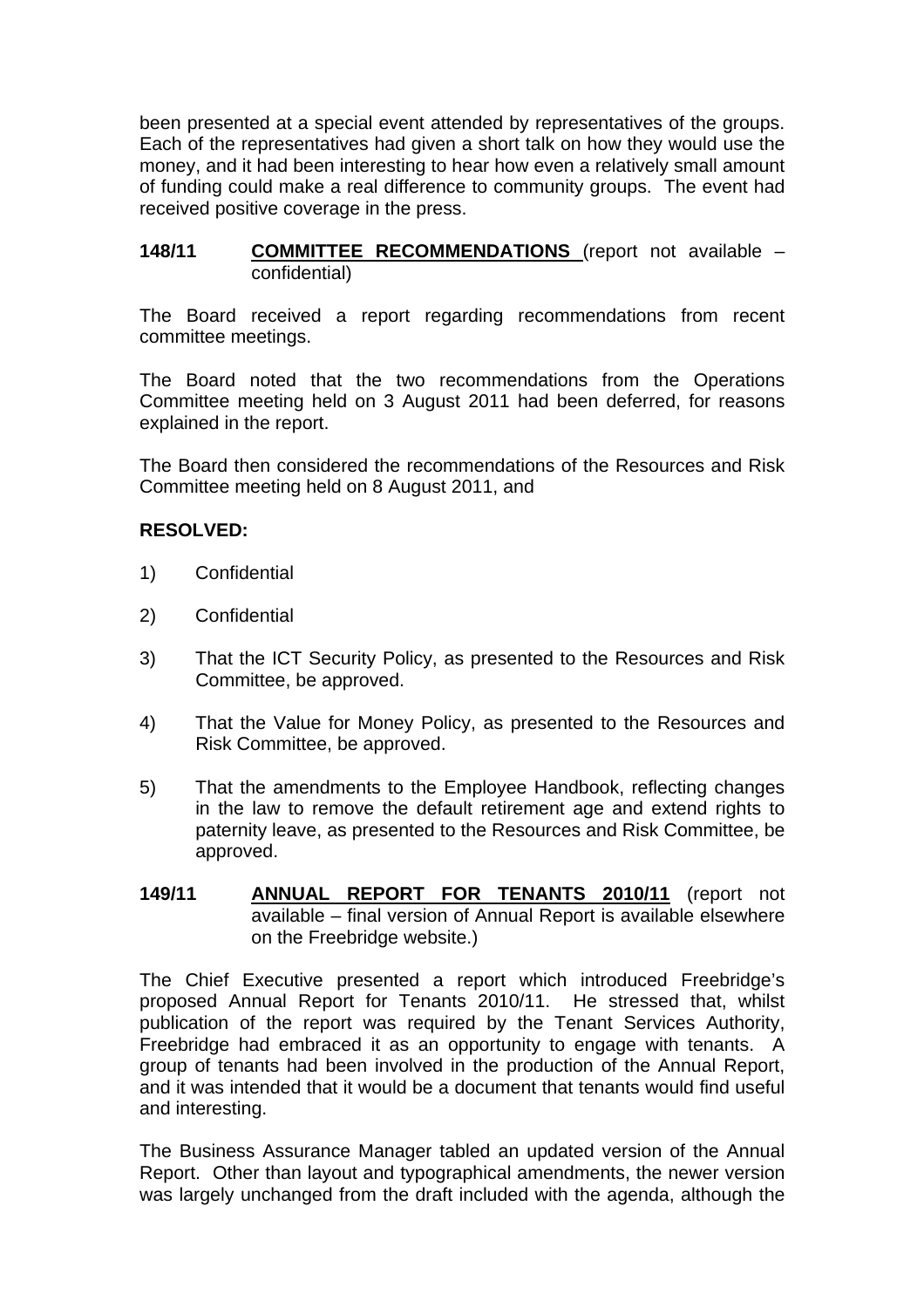finance page had been completed. There had not been a finance page in last year's Annual Report, but the tenants' group had indicated that tenants would find it helpful, and so it had been included this year.

The Board thanked the Business Assurance Manager for the Annual Report, which was felt to be of a high quality and easy to read.

**RESOLVED:** That the Annual Report for Tenants 2010/11 be approved for publishing to Freebridge's tenants and the Tenant Services Authority.

#### **150/11 TENANT PROMISES MATRIX (click here to go to report)**

The Business Assurance Manager presented a report which introduced the Tenant Promises Matrix 2010-11. He advised that the Matrix had been signed by the Chair and Vice-Chair of the Tenants Of West Norfolk group.

The Board was pleased to note that all of the tenant promises had been completed or were on target to be completed within the specified timeframe.

The Board noted the report.

#### **151/11 HOMES AND COMMUNITIES AGENCY FRAMEWORK DELIVERY AGREEMENT AND e2 CONSORTIUM AGREEMENT** (report not available – confidential)

The Chief Executive presented a report which:

- introduced the Homes and Communities Agency's (HCA) Framework Delivery Agreement for the 2011-15 Affordable Homes Programme;
- introduced the revised  $e^2$  Consortium Agreement; and
- sought agreement to let the 34 properties currently being delivered within the 2008-11 Affordable Homes Programme at affordable rents.

It was noted that the Chairman, the Vice-Chairman and the Executive Director (Resources) had attended an  $e^2$  meeting on 23 August 2011, to discuss the Framework Delivery Agreement.  $e^2$  was working with the HCA to be an "early" adopter" of the Agreement. The document would need to be executed under seal, rather than signed by the Chief Executive (as suggested in the recommendation).

In answer to questions regarding affordable rents, officers made the following points:

• Officers were satisfied that affordable rents could be charged without compromising Freebridge's charitable status or its exemption from Corporation Tax.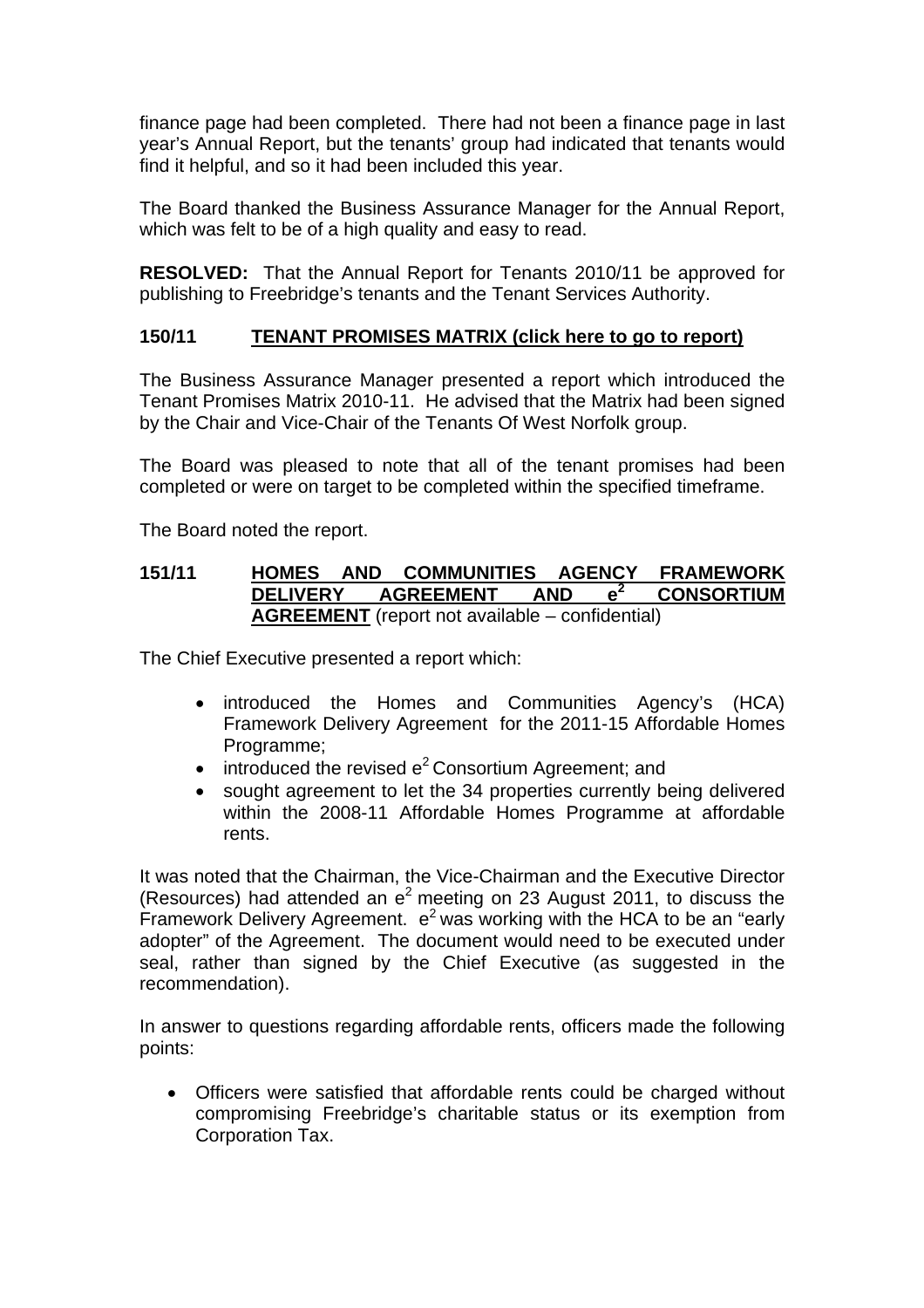- Freebridge's stance was that affordable rents would equate to 80% of market rates.
- Whilst affordable rents were more expensive than social rents, Freebridge had to balance housing need and maximising rental income. Freebridge remained good value for money when compared to other associations.

It was noted that this agenda item had contained some large appendices. The Board requested that, in future, large, uncontroversial appendices were made available electronically only, rather than included in the agenda papers, with hard copies to be supplied on request.

#### **RESOLVED:**

- 1) That the terms and conditions contained within the HCA Framework Delivery Agreement be accepted, and that the document be executed under seal.
- 2) That the new  $e^2$  Consortium Agreement be accepted, and authority be delegated to the Chief Executive to sign it; and
- 3) That the 34 properties currently being delivered within the 2008-2011 Programme be let at affordable rents.

#### **152/11 QUARTERLY PERFORMANCE MONITORING** (report not available – confidential)

The Executive Director (Resources) presented a report which provided quarterly performance information for the period to 30 June 2011.

The Board welcomed the performance figures, which were generally very positive. The Board was particularly pleased to note, in relation to gas servicing, that time clocks were being installed which, when a service was due, would require resetting every hour to enable the boiler to work. This should encourage those few tenants who refused to allow their boiler to be serviced to enable access.

In answer to a question, the Executive Director (Resources) explained that the Borough Council was experiencing difficulties in establishing the residency of some Housing Benefit claimants, owing to delays at the Government office responsible. The Council would not pay the Benefit until it had established that an applicant met residency criteria. The Council also had some staffing problems, and officers were considering whether it would be in Freebridge's interests to offer to second a member of staff to the Council, to help them with their backlog.

In response to a question, the Chief Executive said that, of those staff who had resigned during the quarter, none was considered to be key and difficult to replace.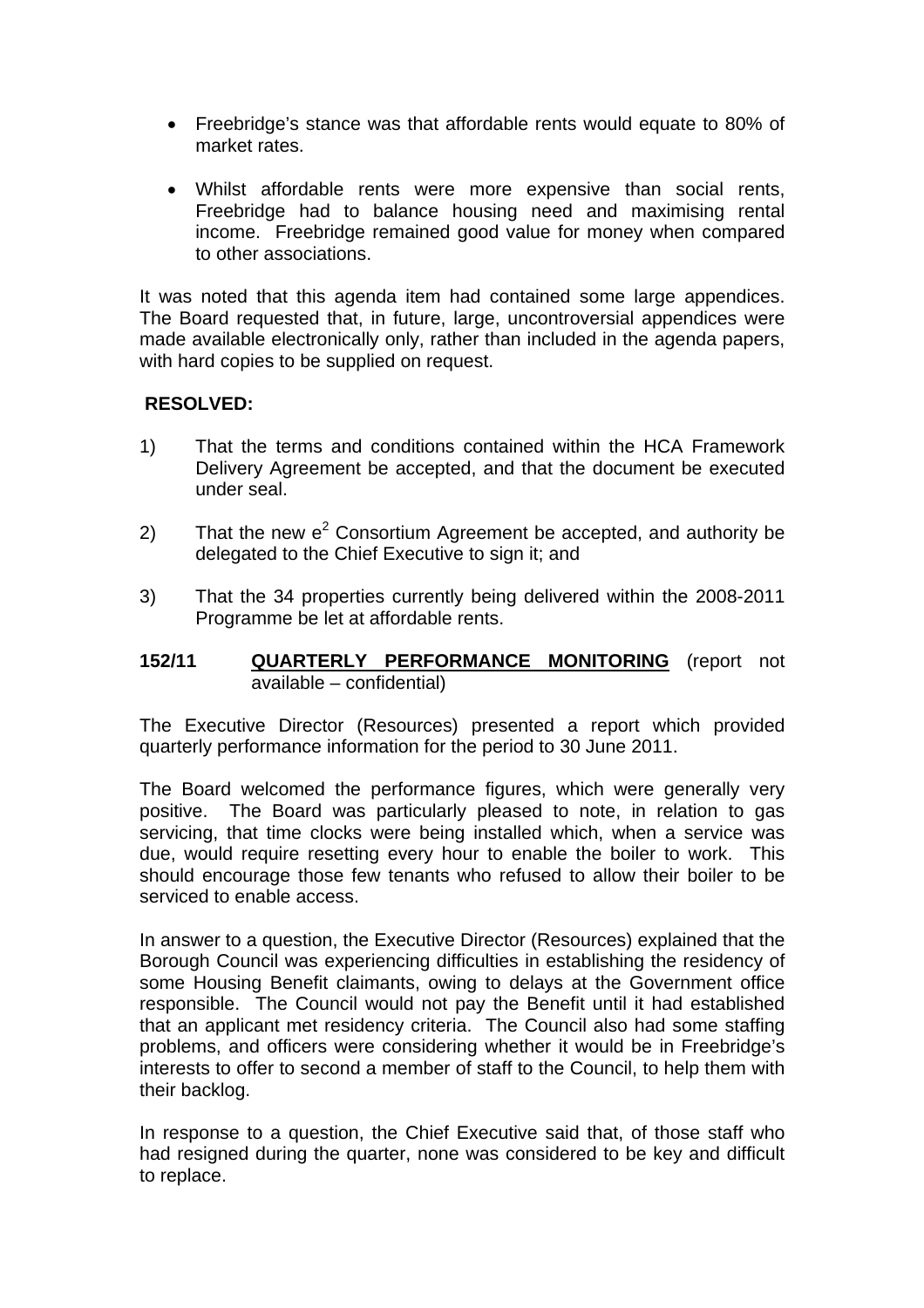The Board noted the report.

#### **153/11 APPOINTMENT OF SHAREHOLDERS** (report not available – confidential)

The Company Secretary presented a report which requested the Board to consider applications for tenant shareholding. He explained that, since the agenda had been issued, one further application had been made. He tabled the list of applications which had been updated to include this.

A board member expressed concern that one of the applicants might have recently faced action from Freebridge in relation to anti-social behaviour. The Board, therefore, decided to defer approval of this application and asked that more details be presented to the next meeting.

**RESOLVED:** That the following three applications for tenant shareholding, contained in the tabled list, be approved: Mrs A F, Mr L F and Miss V A.

#### **154/11 TENANT PANEL WORK PROGRAMME (click here to go to report)**

The Executive Director (Resources) presented a report which introduced the Tenant Panel work programme for 2011-12.

The Executive Director (Resources) highlighted that it was intended that issues raised by the Panel would be considered by Management Team in the first instance. This was because it was expected that most points raised by the Panel would be able to be dealt with at an operational level. The Board would be kept informed of these issues, and anything strategic would be referred to the Board and/or appropriate committee for consideration.

The Board commended the Panel on the production of the work programme and asked that its thanks be passed on to the Panel.

The Board noted the report.

#### **155/11 PRE-AGM BRIEFING**

The Chief Executive set out the arrangements for this year's Annual General Meeting, being held on Tuesday 20 September.

The Chief Executive highlighted that the Borough Council's Cabinet Member for Environment and Community would be attending the AGM to vote on behalf of the Borough Council. Council-nominated board members did not have a vote at the AGM; in this way, they avoided any potential conflict of interest between their roles as Council representatives and as board members. The Cabinet Member had already discussed the AGM with the Chairman and the Chief Executive, and had been offered a further briefing session .

The Board noted the briefing.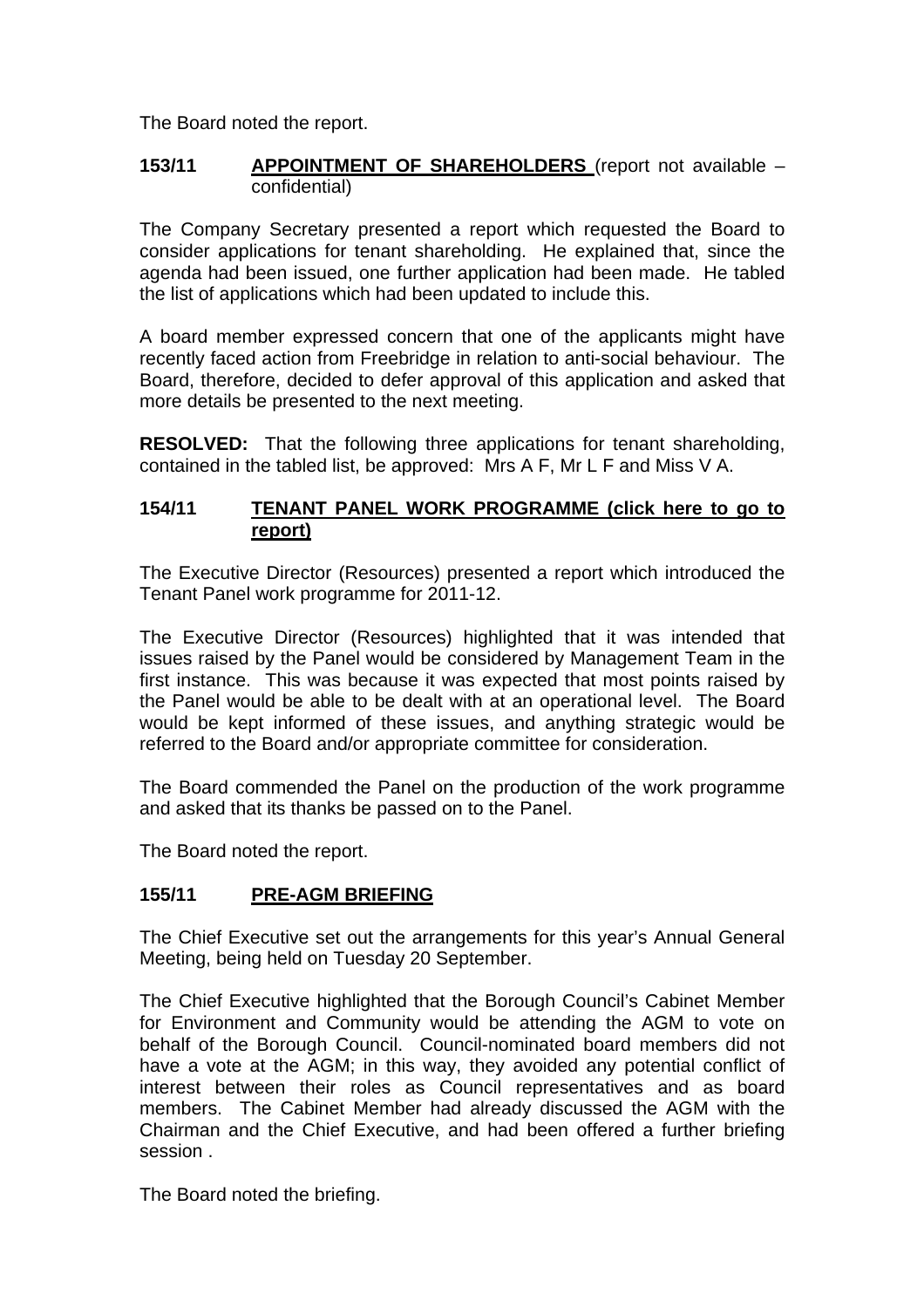#### **156/11 WORK UPDATE** (report not available – confidential)

The Company Secretary presented the work update, which included the following:

- Action Sheet
- Future Work Programme of the Board.

The Board noted the update.

#### **157/11 COMMITTEE MINUTES** (Committee minutes not available – confidential)

Colin Sampson, a member of the Operations Committee, presented the minutes of the Committee's meeting held on 3 August 2011.

Ian Pinches, a member of the Resources and Risk Committee, presented the minutes of the Committee's meeting held on 8 August 2011. He highlighted, in particular, that Freebridge's loan covenants would move from a cumulative to an annual deficit basis with effect from 1 April 2012, resulting in less headroom (minute number R53/11(f) refers).

#### **158/11 ANY OTHER BUSINESS**

#### • **Jo Whaley**

The Chief Executive reported that Jo Whaley, the Assistant Director of Human Resources and Governance, would be leaving Freebridge at the end of September 2011, to take up a post in the Midlands, a part of the country that she had been keen to relocate to. The Board asked that its thanks be passed on to her for her hard work during her time with Freebridge, and wished her well for the future.

#### **159/11 NEXT MEETING**

The Board noted that its next meeting was scheduled for Monday 17 October 2011 at 6.30pm.

**The meeting closed at 7.30pm.** 

**CHAIRMAN**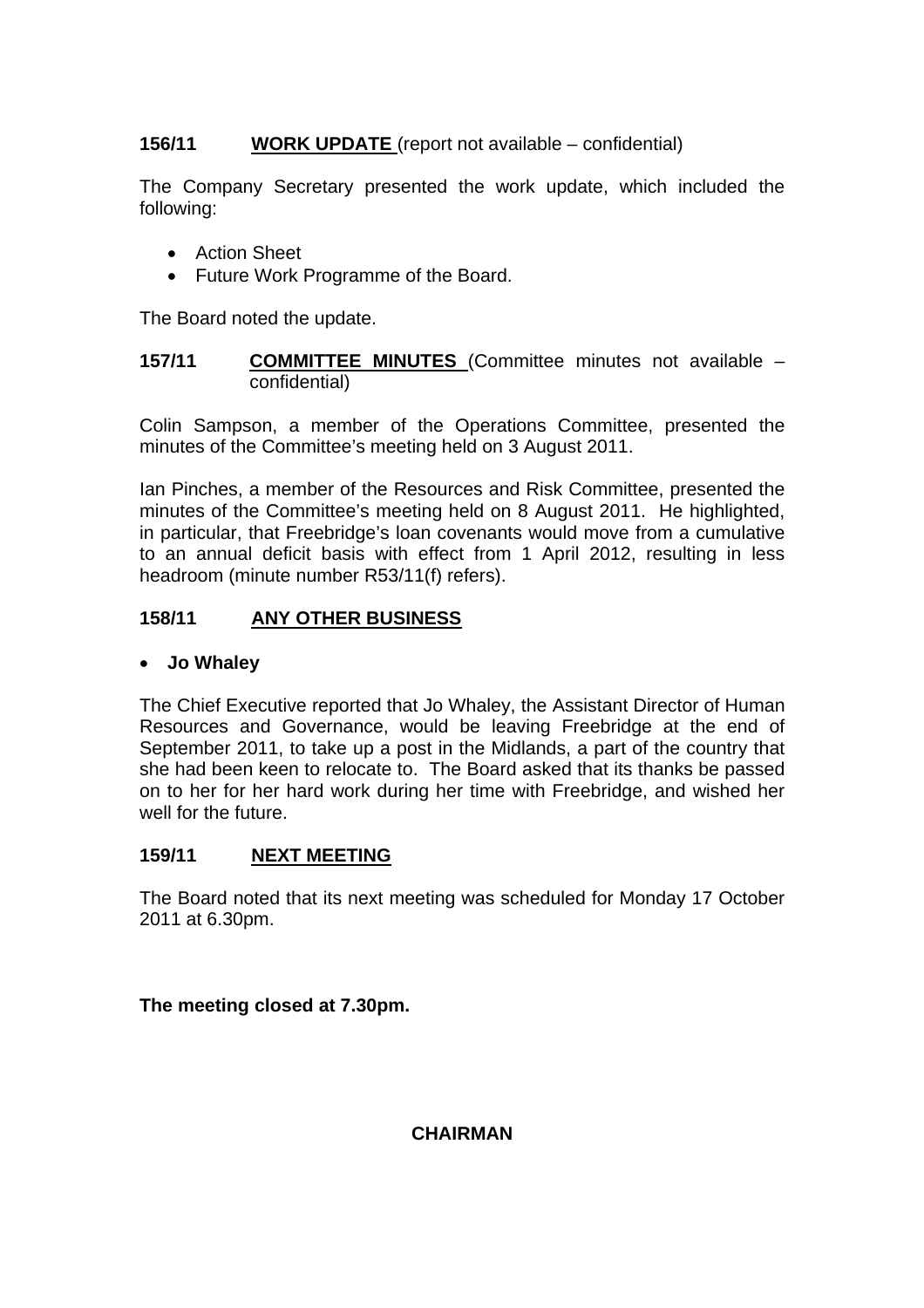# **Freebridge Community Housing Theory Report to the Board**

| <b>Author</b>                          |  | Simon J Swanson<br><b>Business</b><br>Assurance Manager | <b>Report Type</b>     |      | Impact        |     |  |
|----------------------------------------|--|---------------------------------------------------------|------------------------|------|---------------|-----|--|
| <b>Related Work Ref.</b>               |  | <b>For Decision</b>                                     |                        | High | <b>Medium</b> | Low |  |
|                                        |  |                                                         | <b>For Information</b> |      |               |     |  |
| <b>Consultation</b><br>Management Team |  |                                                         |                        |      |               |     |  |

**Meeting Date: 5th September 2011**

#### **Report Title: Tenant Promises Matrix**

**Purpose:** To allow the Board sight of Freebridge Community Housing's Tenant Promises Matrix.

**Policy/Strategy Implications:** None.

**Finance and VFM Implications:** None.

**Customer Care/Equality and Diversity Implications:** None.

**Risk Assessment (cross-reference with Freebridge Risk Map):** None.

**Recommendations:** It is recommended that the Board :

(i) Note the contents of the Tenant Promises Matrix (attached at Appendix 1).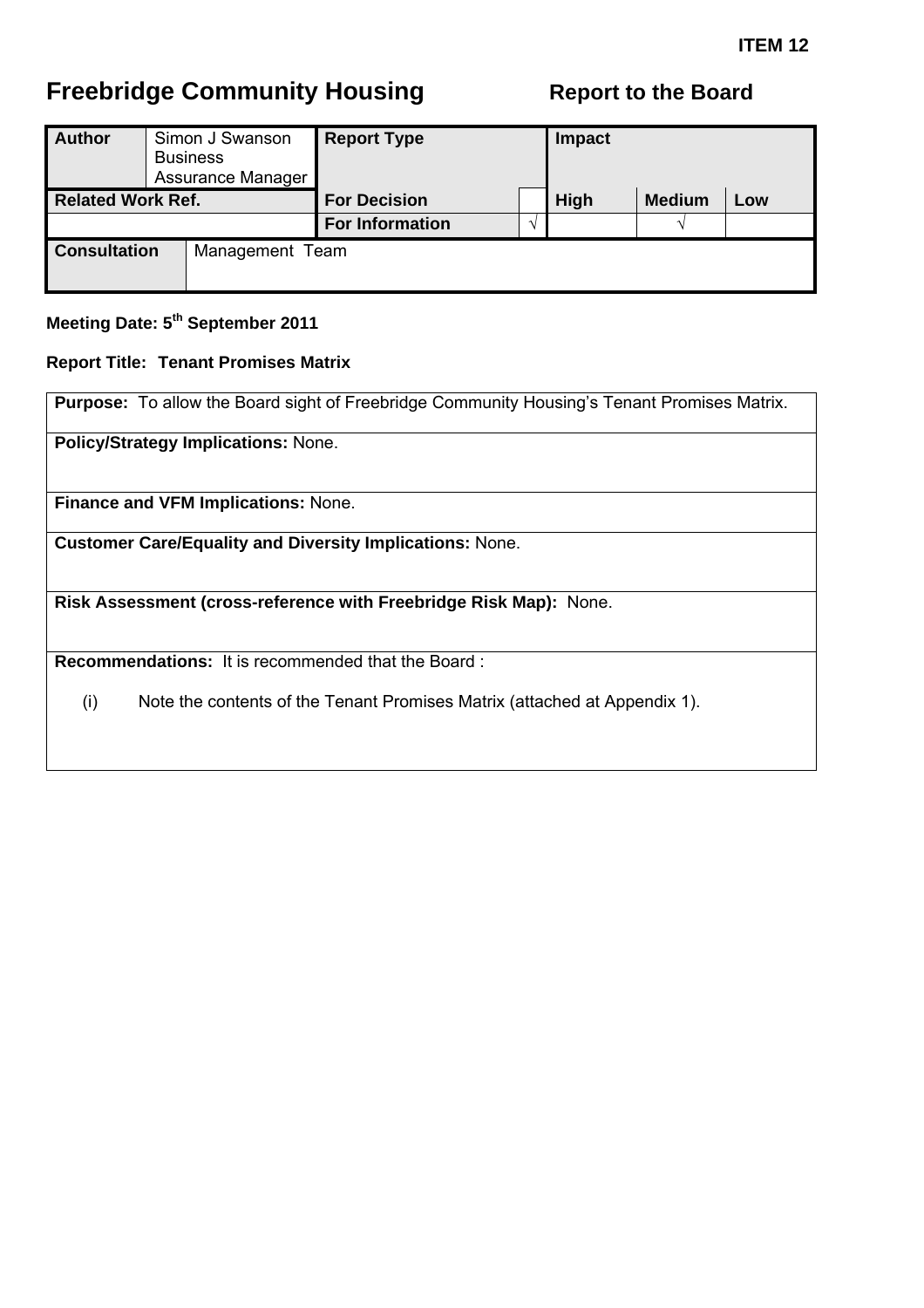## **Appendix 1**

## **STOCK TRANSFER MONITORING – Promises Tracking 2010-11**

| <b>RSL</b><br><b>Nome</b> | <b>Housing</b><br>Communit<br>rreebridge |             |                          |
|---------------------------|------------------------------------------|-------------|--------------------------|
| <b>RSI</b><br>ımber       | L4463                                    | <b>Date</b> | $(2010-201)^{n}$<br>rear |

| Theme One: Delivery of home re-improvements |                                                                       |                                                                  |                                                                                                                                                                                                                                                                                                                                                                                                                                                                                                                                              |               |  |  |
|---------------------------------------------|-----------------------------------------------------------------------|------------------------------------------------------------------|----------------------------------------------------------------------------------------------------------------------------------------------------------------------------------------------------------------------------------------------------------------------------------------------------------------------------------------------------------------------------------------------------------------------------------------------------------------------------------------------------------------------------------------------|---------------|--|--|
|                                             | <b>Promise</b><br>number and<br><b>Consultation</b><br>Doc. Page ref. | <b>Nature of Work</b><br>Progress to date / further work planned |                                                                                                                                                                                                                                                                                                                                                                                                                                                                                                                                              | <b>Status</b> |  |  |
|                                             | 5 & 32-<br>57                                                         | Decent Homes (+) Programme                                       | Ongoing Decent Homes Improvement Programme for housing<br>stock throughout 2010 -2011, with volumes:<br>745 kitchens<br>548 bathrooms<br>506 rewires<br>634 central heating systems<br>1052 window installations (i.e. properties)<br>349 doors<br>Total monthly spend throughout 10/11 averages £0.94m<br>Overall DHS non-compliance figure for housing stock reduced from<br>28% in 2010 to 20.2% on 31st March 2011.<br>Ongoing customer satisfaction monitoring of DHS Programme<br>delivery (with 96.0% satisfaction ratings for 10/11) |               |  |  |
| 2                                           | 15 & 34-<br>57                                                        | <b>Sheltered Housing Improvements</b>                            | Phase I and 2 now complete with Freebridge Haven being<br>completed in February 2011. Further assessments of the remaining<br>schemes to be undertaken during 2011 / 2012.                                                                                                                                                                                                                                                                                                                                                                   |               |  |  |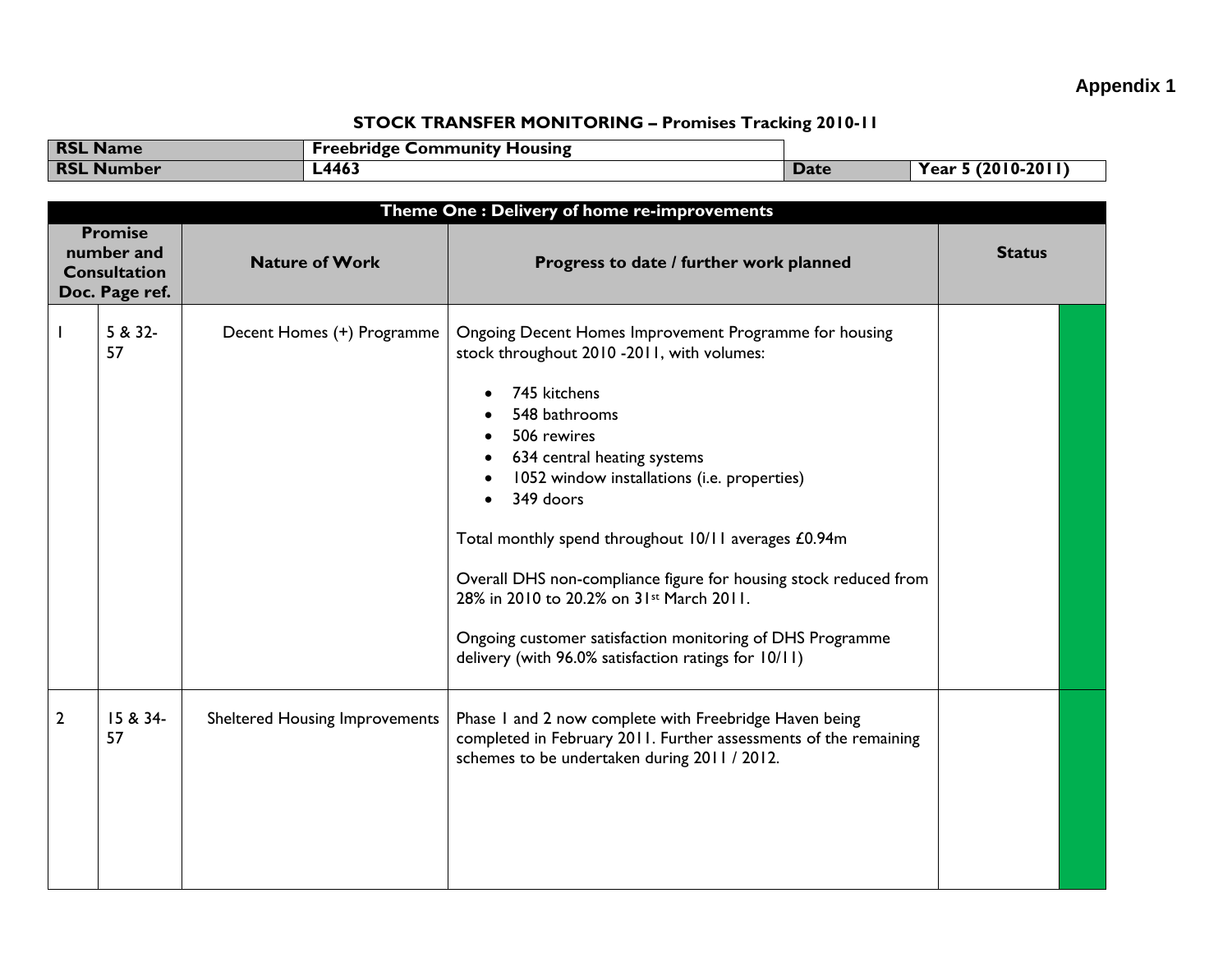|                | <b>Theme Two: Service Improvement</b>                                 |                                                                                  |                                                                                                                                                                                                                                                                                                                                                                                                                                                                                                                                                                                                                                                                                                                                                                                                                                                                                                                                                                  |               |  |  |  |
|----------------|-----------------------------------------------------------------------|----------------------------------------------------------------------------------|------------------------------------------------------------------------------------------------------------------------------------------------------------------------------------------------------------------------------------------------------------------------------------------------------------------------------------------------------------------------------------------------------------------------------------------------------------------------------------------------------------------------------------------------------------------------------------------------------------------------------------------------------------------------------------------------------------------------------------------------------------------------------------------------------------------------------------------------------------------------------------------------------------------------------------------------------------------|---------------|--|--|--|
|                | <b>Promise</b><br>number and<br><b>Consultation</b><br>Doc. Page ref. | <b>Nature of Work</b>                                                            | Progress to date / further work planned                                                                                                                                                                                                                                                                                                                                                                                                                                                                                                                                                                                                                                                                                                                                                                                                                                                                                                                          | <b>Status</b> |  |  |  |
|                | 4                                                                     | Improved Repairs Performance                                                     | Significantly reduced operating financial loss of for 10/11<br>(reduced from for 09/10) for Property Services DLO.<br>By category, performance levels were:<br>Emergency repairs 99.4% (99.3% in 08/09)<br>Urgent repairs 99.0% (95.2% in 08/09)<br>Routine repairs 98.4% (93.5% in 08/09)<br>Increase in performance due to the more efficient working and<br>better planning.<br>Continued improvements cost control and operating efficiency<br>producing a reduced average job cost (across all categories) for<br>Property Services DLO of £105 in $10/11$ – reduced from £113 in<br>09/10.<br>Continued work following the DLO Action Plan last year has<br>resulted in a further reduction in the average re-let time at the<br>end of 09/10 of just 12 days.<br>Tenant Satisfaction data with repairs service : 85% satisfied, 40%<br>very and 45% fairly gathered in March 2011, compared to 78%<br>satisfied, 33% and 44% fairly in 2010 (via STATUS). |               |  |  |  |
| $\overline{2}$ | 6 & 35                                                                | Aids and Adaptations – clear<br>pre-transfer backlog and meeting<br>future need. | Aids & Adaptations 08/09 :<br>The backlog from pre-transfer has now been completed. We are<br>continuing to work in partnership with the Borough Council and<br>Social Services to make better use of resources.<br><b>Recommendations from the Adult Social Services</b><br>received :                                                                                                                                                                                                                                                                                                                                                                                                                                                                                                                                                                                                                                                                          |               |  |  |  |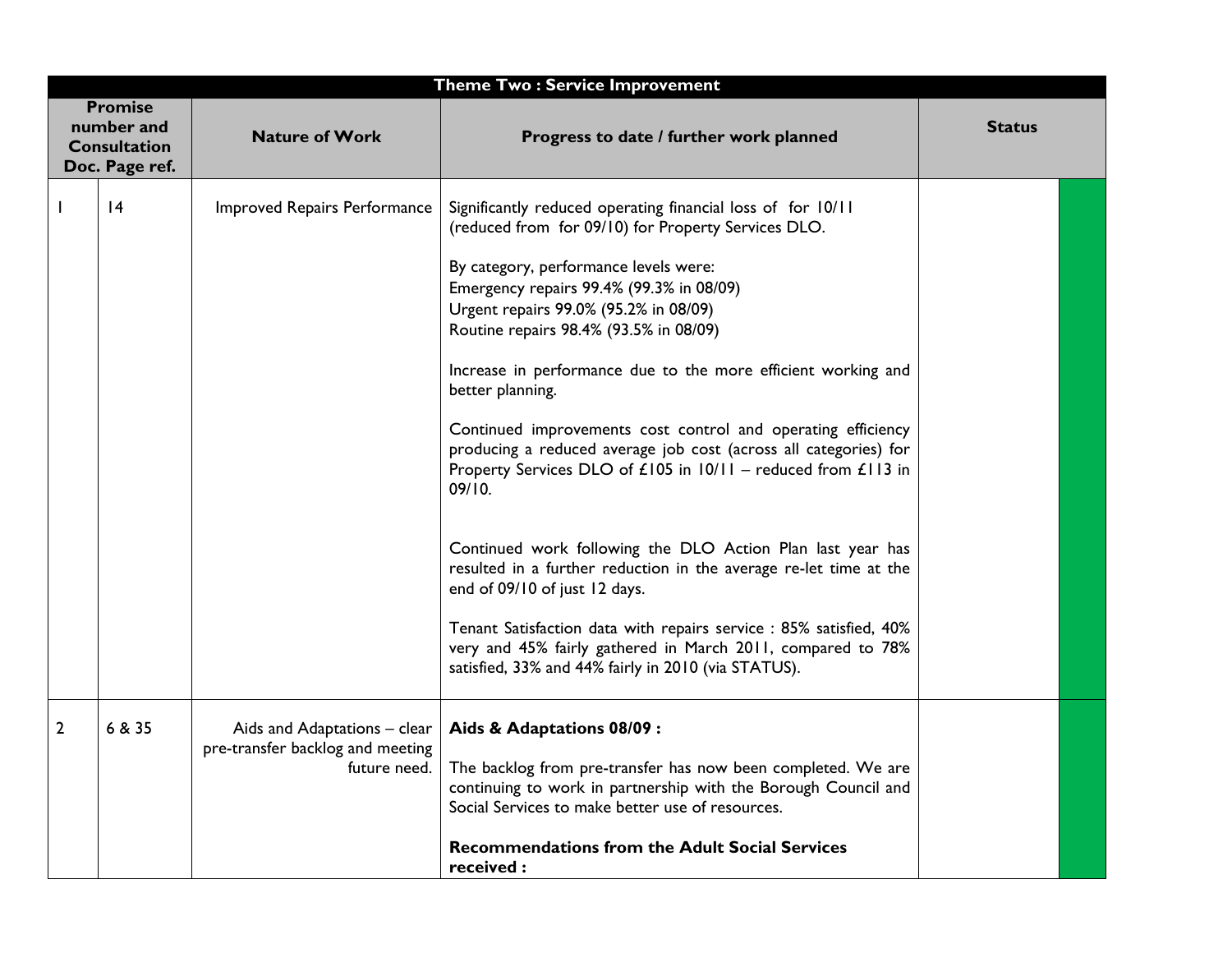|    |                 |                                                                  |                        | April 06 to March $07 = 275$<br>April 07 to March $08 = 148$<br>April 08 to March $09 = 123$<br>April 09 to March $10 = 135$<br>April 10 to March $11 = 129$<br>FCH have progressed the following cases :          |                                                                                                                  |           |  |
|----|-----------------|------------------------------------------------------------------|------------------------|--------------------------------------------------------------------------------------------------------------------------------------------------------------------------------------------------------------------|------------------------------------------------------------------------------------------------------------------|-----------|--|
|    |                 |                                                                  | Completed              | Work in Progress<br><b>Pending Action</b>                                                                                                                                                                          | Cases cancelled<br>(Due to various reasons<br>such as move / transfer<br>other funding source or<br>bereavement) |           |  |
|    |                 |                                                                  | 06/07 162              | 06/07 0                                                                                                                                                                                                            | 06/07 112                                                                                                        |           |  |
|    |                 |                                                                  | 07/08<br>80            | 07/08 0                                                                                                                                                                                                            | 07/08 68                                                                                                         |           |  |
|    |                 |                                                                  | 08/09<br>49            | 08/09 26                                                                                                                                                                                                           | 08/09 49                                                                                                         |           |  |
|    |                 |                                                                  | 09/10 24               | 09/10 36<br>$(09/10 \text{ cases now with care and repair} = 52)$                                                                                                                                                  | 09/10 23                                                                                                         |           |  |
|    |                 |                                                                  | 10/11<br>53            | 10/117<br>$(10/11 \text{ cases now with care and repair} = 46)$                                                                                                                                                    | $10/11$ 29                                                                                                       |           |  |
|    |                 |                                                                  |                        | <b>Scheme Improvement Programme:</b><br>Phase I and 2 now complete with Freebridge Haven being<br>completed in February 2011. Further assessments of the<br>remaining schemes to be undertaken during 2011 / 2012. |                                                                                                                  |           |  |
| 3a | 13 & 19         | (a) Tenant Welfare<br>(b) Caretakers<br>(c) Empowerment Officers | presence now in place. | <b>New Posts:</b>   All posts staffed. 08/09 saw us "rebrand" the caretakers as Estate<br>Improvement Officers. Additionally<br>Neighbourhood Warden as part of that team. Dedicated rural                         | we<br>now                                                                                                        | have<br>a |  |
| 3b | $\overline{13}$ | <b>New Posts:</b><br><b>ASB Officer</b>                          |                        | Post continues to be deferred by agreement of tenants.                                                                                                                                                             |                                                                                                                  |           |  |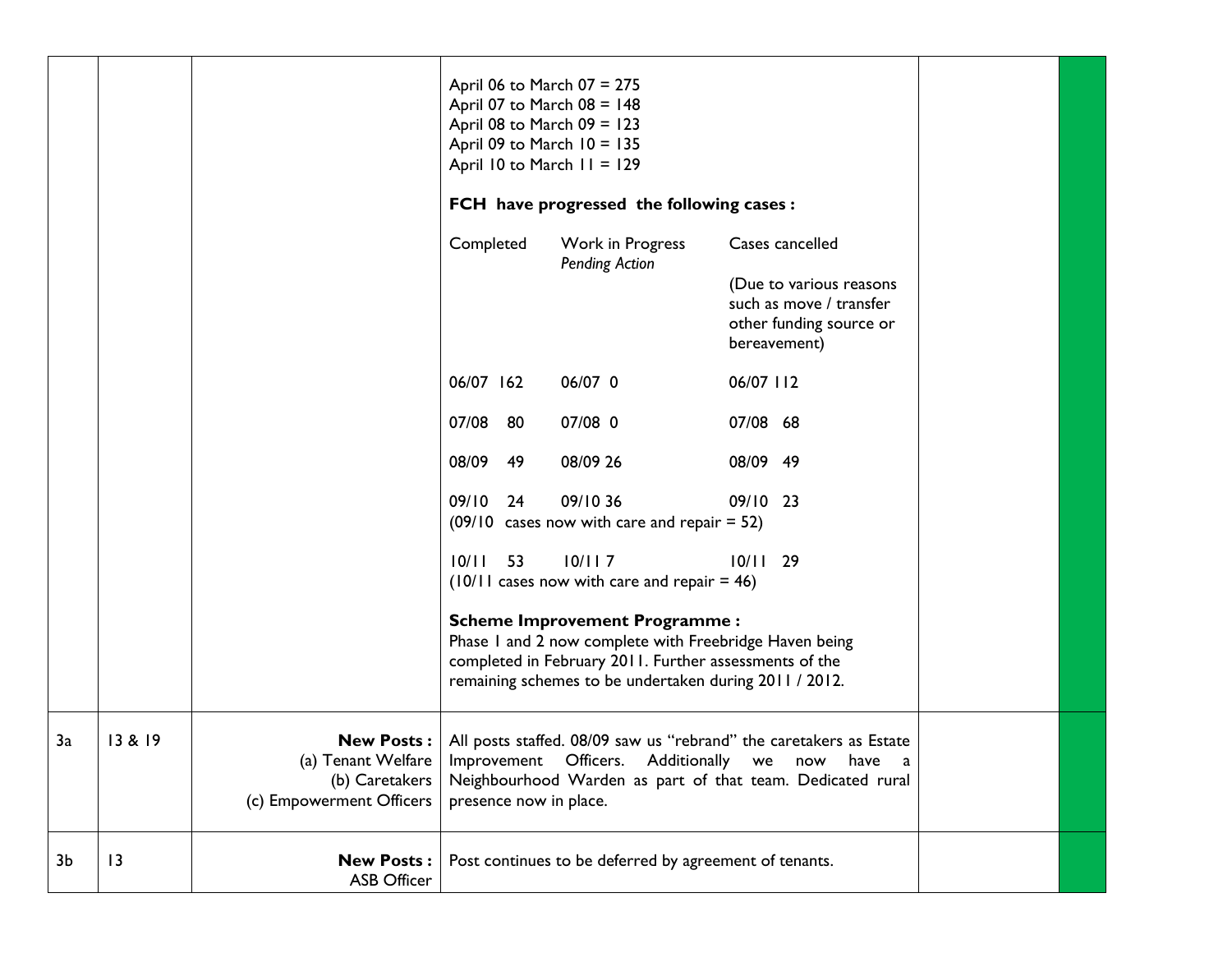| 4 | 6 & 13            | <b>Assisted Gardening Scheme</b>          | Continued budget commitment to scheme, responsibility now<br>with Assets.                                                                                                                                                                                                                   |  |
|---|-------------------|-------------------------------------------|---------------------------------------------------------------------------------------------------------------------------------------------------------------------------------------------------------------------------------------------------------------------------------------------|--|
| 5 | 12 & 64-<br>67    | 'Firm but Fair' policy on rent<br>arrears | Rent arrears performance for 10/11 were maintained at the same<br>level as last year, 1.5% (net) - compared to 1.4% (net) in March<br>2009.                                                                                                                                                 |  |
|   |                   |                                           | Evictions decreased, with a total of 14 for non-payment of rent<br>compared to 17 in 09/10.                                                                                                                                                                                                 |  |
| 6 | 12                | Home Contents Insurance<br>availability   | Scheme continues to be available $-738$ tenants signed up to<br>scheme to date.                                                                                                                                                                                                             |  |
| 7 | $16 - 18$ &<br>27 | Tenant Satisfaction                       | Satisfaction rose from 84% in 2010 to 88.2% in March 2010 (via<br>STATUS Survey).<br>The TSA's National Service standards have now been introduced                                                                                                                                          |  |
|   |                   |                                           | as well as our own Local Standards.                                                                                                                                                                                                                                                         |  |
| 8 | $27 - 61$         | <b>Complaints Procedure</b>               | Simplified, time limited three stage complaints process in use from<br>Jan 09. Recording and monitoring system in place and reporting of<br>trends, numbers and lessons learnt now in place.                                                                                                |  |
| 9 | 13 & 24           | Starter Tenancies                         | Assured Shorthold Starter Tenancy (ASST) regime in operation<br>since Housing Stock Transfer April 2006<br>ASST Policy document approved by Board June 2007, amended<br>August 2007 re introduction of new Housing Management<br>Appeals Process to include termination decisions re ASSTs. |  |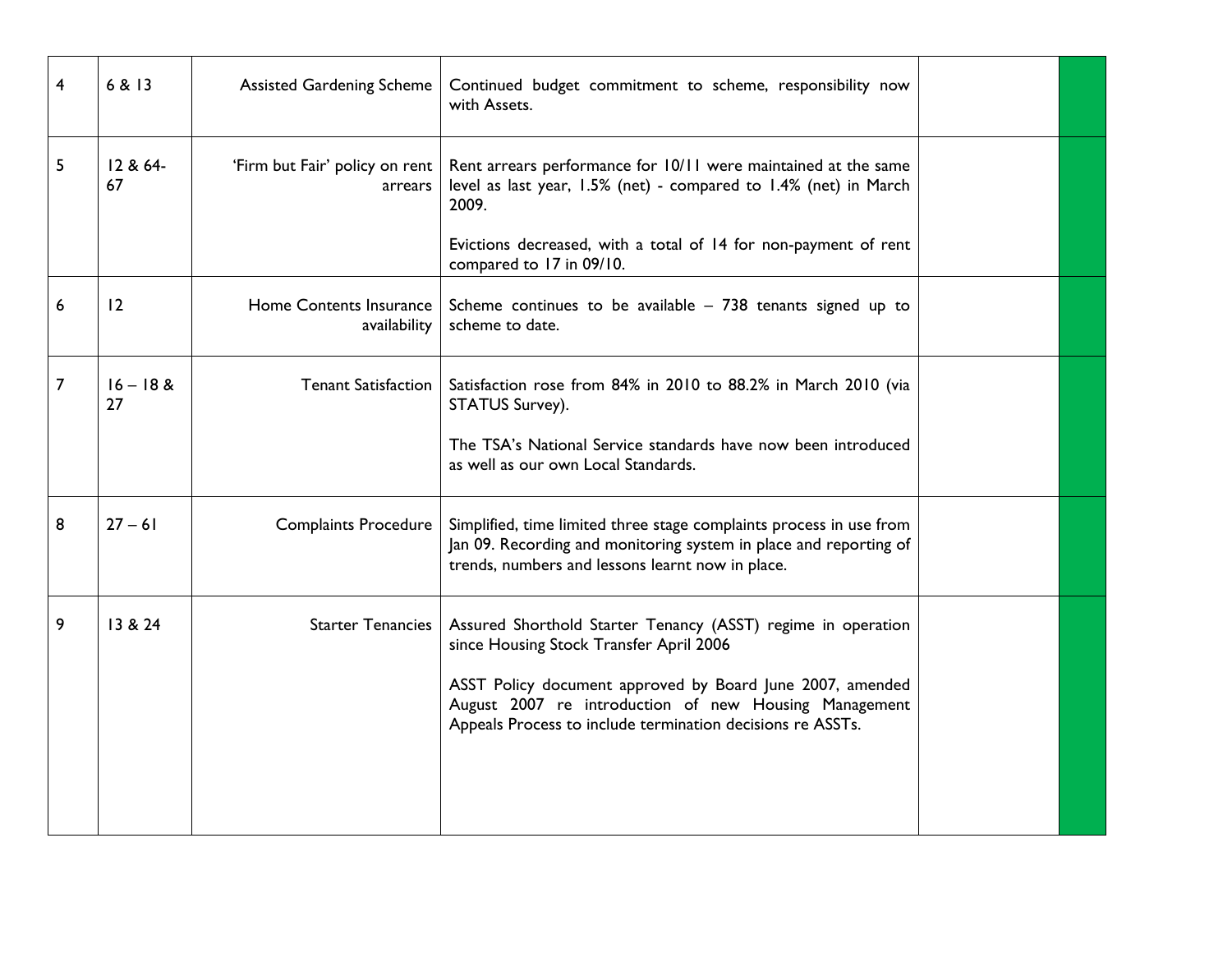|                                                                       | <b>Theme Three: Affordable Rents</b> |                                                                                                                       |                                                                                                                                                                                    |               |  |  |  |
|-----------------------------------------------------------------------|--------------------------------------|-----------------------------------------------------------------------------------------------------------------------|------------------------------------------------------------------------------------------------------------------------------------------------------------------------------------|---------------|--|--|--|
| <b>Promise</b><br>number and<br><b>Consultation</b><br>Doc. Page ref. |                                      | <b>Nature of Work</b>                                                                                                 |                                                                                                                                                                                    | <b>Status</b> |  |  |  |
|                                                                       | $3, 5 & 10 -$                        | Delivery of transferring<br>organisation's rent promises as<br>outlined in offer document - 5<br>year Rent Guarantee. | Full convergence will occur in $15/16$ – due to rent guarantee and<br>amended target rents - within Business Plan agreed at Transfer.<br>Monitored by Finance Committee and Board. |               |  |  |  |

|                                                                       | Theme Four: Tenant involvement in decision making |                                                   |                                                                                                                                                                                                                                                                                                                                                                                                                                                                                                                                                                                                                                                                                                        |               |  |  |
|-----------------------------------------------------------------------|---------------------------------------------------|---------------------------------------------------|--------------------------------------------------------------------------------------------------------------------------------------------------------------------------------------------------------------------------------------------------------------------------------------------------------------------------------------------------------------------------------------------------------------------------------------------------------------------------------------------------------------------------------------------------------------------------------------------------------------------------------------------------------------------------------------------------------|---------------|--|--|
| <b>Promise</b><br>number and<br><b>Consultation</b><br>Doc. Page ref. |                                                   | <b>Nature of Work</b>                             | Progress to date / further work planned                                                                                                                                                                                                                                                                                                                                                                                                                                                                                                                                                                                                                                                                | <b>Status</b> |  |  |
|                                                                       | 6, 16 & 818                                       | Do you have tenant board<br>members ?             | In January 2011, all tenants were consulted on a proposal to<br>reduce the size of the Board to a total of 12 members, in line with<br>a requirement of the National Housing Federation's Code of<br>Governance, which the Board has adopted. This proposal would<br>involve reducing the number of tenants on the Board from 7 to 5.<br>No objections were received. TOWN was also consulted on the<br>proposal and raised no objections. The proposal is being taken<br>forward during 2011/12, subject to consultation with other<br>stakeholders.                                                                                                                                                  |               |  |  |
| $\mathbf{2}$                                                          | 18 & 25                                           | Are they elected or have they been<br>appointed ? | In December 2010, the Board withdrew the Tenant Board<br>Member Succession Policy and incorporated tenant board<br>member recruitment into the Board Membership, Recruitment<br>and Succession Policy. Under the new Policy, all tenant board<br>member vacancies are advertised to all tenants. Those applicants<br>who successfully complete a shortlisting and interview process are<br>put forward for election to the Board by all tenants. The Board<br>believed that this was closer to the spirit of the Consultation<br>Document, which referred to open tenant elections, rather than<br>candidates being selected from within the membership of TOWN<br>(as occurred under the old Policy). |               |  |  |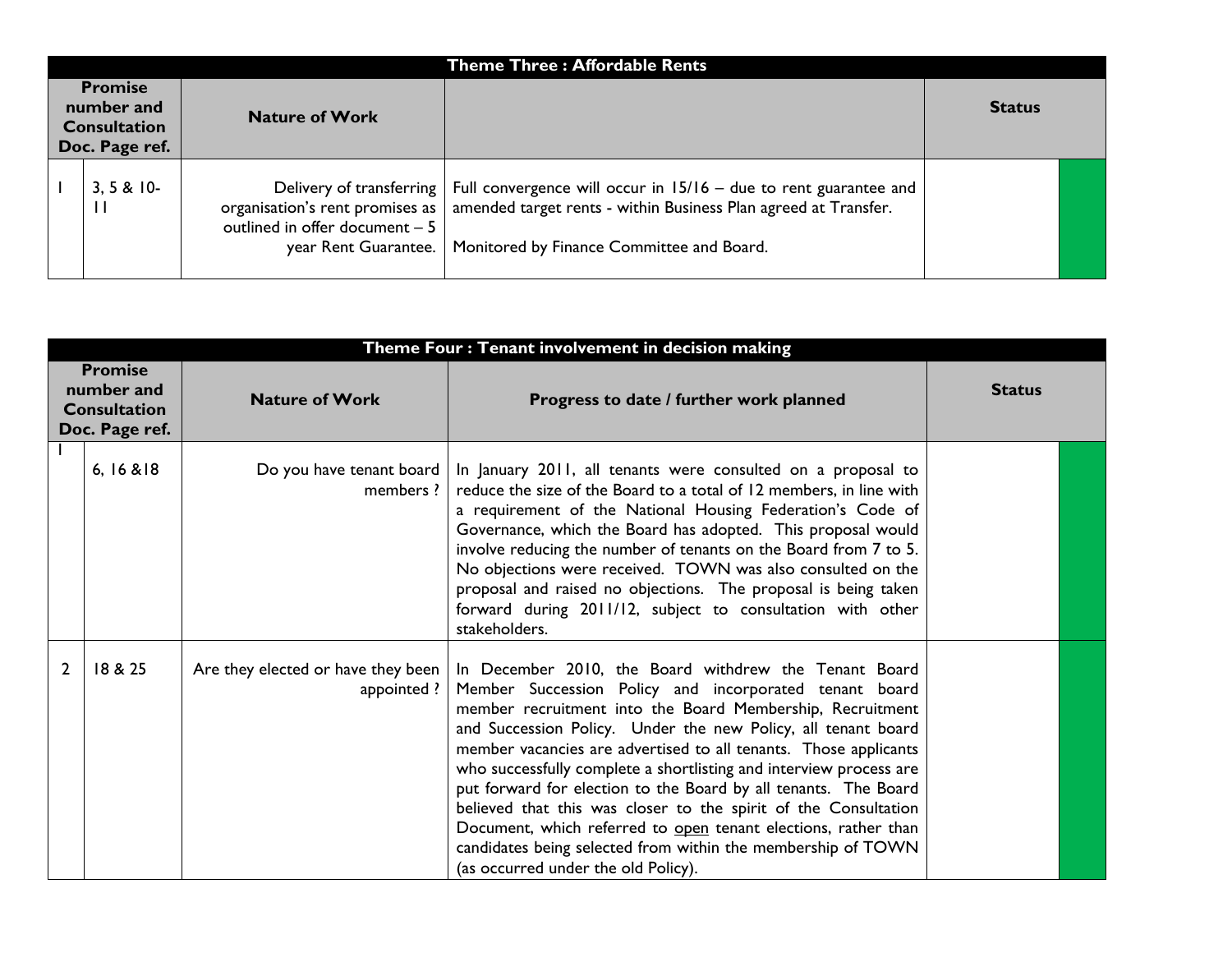| 3               | 5, 6 & 16<br> 9     | Empowerment Strategy (Funding) :                                                            | Maintained budget provision for 09/10 in excess of Offer<br>Document commitment.                                                                                                                                                                                                                                                                      |  |
|-----------------|---------------------|---------------------------------------------------------------------------------------------|-------------------------------------------------------------------------------------------------------------------------------------------------------------------------------------------------------------------------------------------------------------------------------------------------------------------------------------------------------|--|
| 4               | 5, 6 & 16<br> 9     | Freebridge Compact:                                                                         | Tenant Compact reviewed and republished June 09                                                                                                                                                                                                                                                                                                       |  |
| 5               | 17 & 18             | Tenant Shareholding Policy:                                                                 | Tenant Shareholding programme rolled out. At 10/11 year end we<br>had over 120 tenant shareholders.                                                                                                                                                                                                                                                   |  |
| 6               | 18 & 19             | Area Forums:                                                                                | Re-launch of Area Forums took place August 08 and further work<br>on them was temporarily subsumed into the Let's Talk Roadshow<br>events.                                                                                                                                                                                                            |  |
| 7               | 25                  | Tenant Board member Succession /<br>Election Policy and Framework:                          | See above items at 1& 2.                                                                                                                                                                                                                                                                                                                              |  |
| 8               | 33                  | Tenant Involvement in DHS<br><b>Contractor Selection:</b>                                   | Full tenant involvement in initial contractor selection and<br>appointment pre transfer April 2006<br>Ongoing tenant involvement in monitoring of customer<br>satisfaction with DHS contractor performance via both TOWN<br>group and tenant Board Members on Operations Committee.                                                                   |  |
| 9               | 6, $17, 33$ &<br>35 | Tenant Involvement in identifying<br>priorities re spend on<br>Environmental Improvements : | See above item at 6.                                                                                                                                                                                                                                                                                                                                  |  |
| $\overline{10}$ | 9                   | & selection of new posts promised<br>in offer doc.                                          | Tenant involvement in recruitment   Standing commitment for re-involvement of tenants in<br>recruitment and selection in the event of any further staff<br>turnover / additional posts re Tenant Welfare Officer and Tenant<br><b>Empowerment Team.</b><br>Tenant representatives involved in the recruitment process for<br>the Operations Director. |  |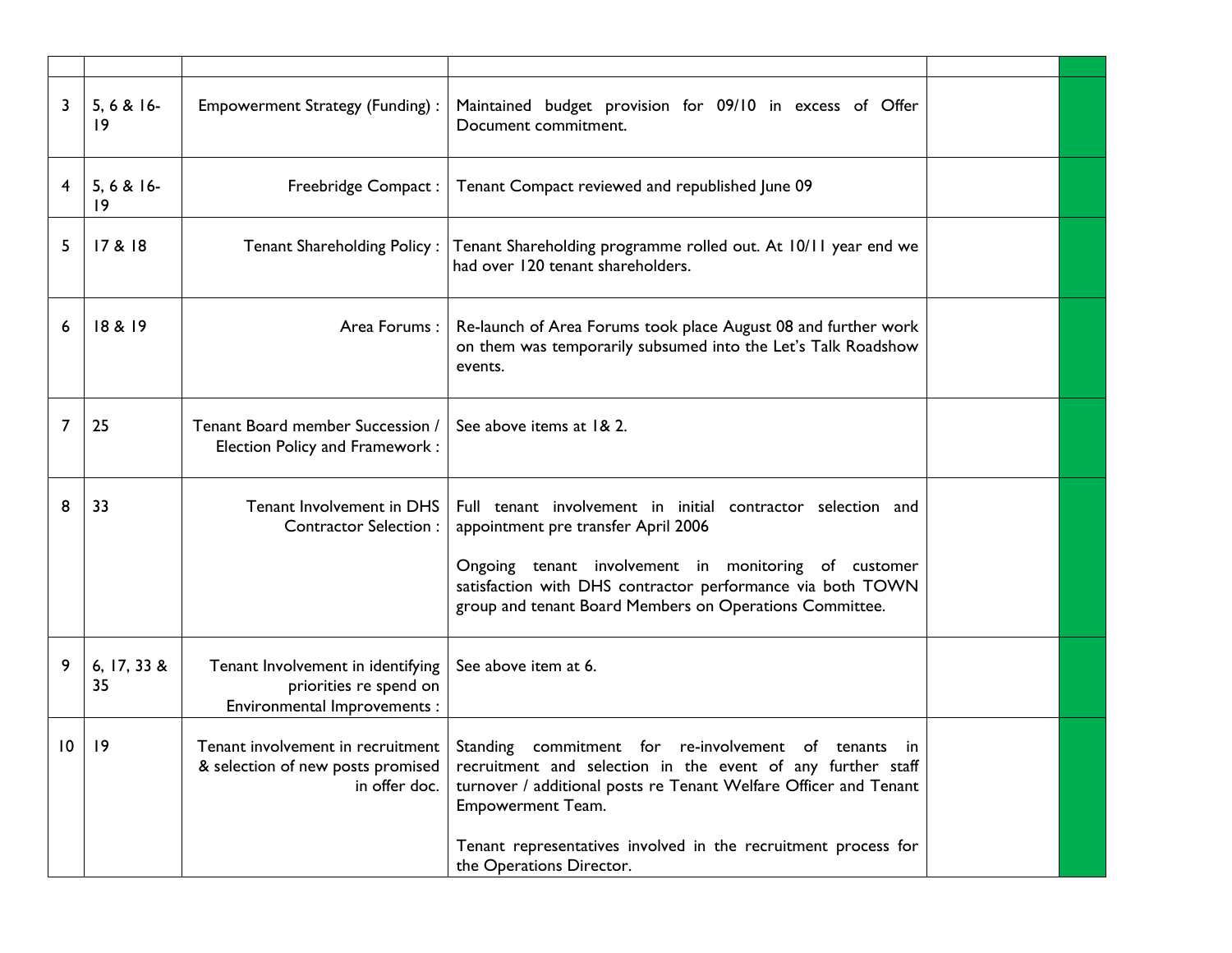| $16 - 19$ | TOGether Development Group   No TOGS occurred in 09/10 due to the Let's Talk Roadshow<br>events throughout the year. |  |
|-----------|----------------------------------------------------------------------------------------------------------------------|--|
|           | No further TOGs occurred in 10/11 due to the development of<br>the Tenant Panel.                                     |  |

| <b>Theme Five: Regeneration</b> |                                                                       |                                                                                    |                                                                                                                                                                                                                                                                                                                                                                                                                                                                                                        |               |  |
|---------------------------------|-----------------------------------------------------------------------|------------------------------------------------------------------------------------|--------------------------------------------------------------------------------------------------------------------------------------------------------------------------------------------------------------------------------------------------------------------------------------------------------------------------------------------------------------------------------------------------------------------------------------------------------------------------------------------------------|---------------|--|
|                                 | <b>Promise</b><br>number and<br><b>Consultation</b><br>Doc. Page ref. | <b>Nature of Work</b>                                                              | Progress to date / further work planned                                                                                                                                                                                                                                                                                                                                                                                                                                                                | <b>Status</b> |  |
|                                 | 6, 17                                                                 | <b>Rural Empowerment</b>                                                           | Continued<br>engagement with Monks Close<br>community<br>representatives and partner agencies.<br>Refurbishment of Community Centre completed. New social<br>club in place. Independent children nursery now operating from<br>the centre.                                                                                                                                                                                                                                                             |               |  |
| $\overline{2}$                  | 3, 6, 7, 17<br>& 19                                                   | Nar-Ouse Regeneration partnership<br>(NORA)                                        | Phase one of the project has been completed. The Council has<br>discontinued the Steering Group structure however Freebridge<br>continue to work with the Council, Morston Assets and other<br>key stakeholders to ensure there are continued opportunities for<br>our tenants in the management of the existing development and<br>options on further new affordable housing.                                                                                                                         |               |  |
| 3                               | $3, 7 & 16 -$<br>$\overline{19}$                                      | Development Strategy and<br>membership of e <sup>2</sup> development<br>consortium | The board approved a development programme to deliver 228<br>homes within the financial plan. In 2011 / 20212 34 new homes<br>will be built with HCA funding. A small number of additional<br>properties have been acquired, predominantly in relation to the<br>Hillington Square regeneration project.<br>The governments funding strategy has now changed, Freebridge<br>has made a bid for 72 new house under the 'Fairer Futures'<br>programme. Other opportunities are being employed to manager |               |  |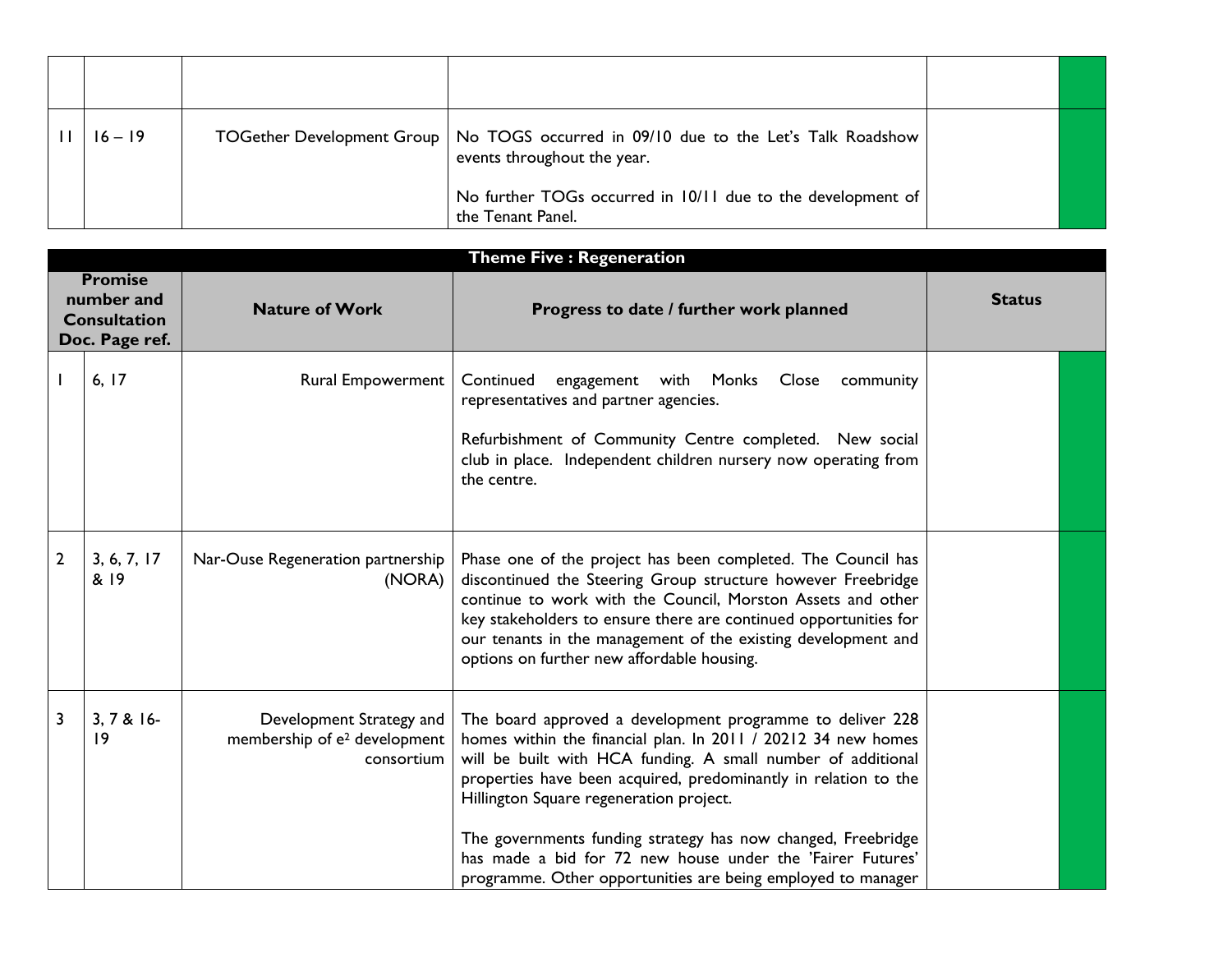|  | a wider range of housing. |  |
|--|---------------------------|--|
|  |                           |  |

|                                                                       | Theme Six: Delivering sustainable communities |                                  |                                                                                                                                                                                                                                                                                                                                                                                                                                                                                                                                                                     |               |  |
|-----------------------------------------------------------------------|-----------------------------------------------|----------------------------------|---------------------------------------------------------------------------------------------------------------------------------------------------------------------------------------------------------------------------------------------------------------------------------------------------------------------------------------------------------------------------------------------------------------------------------------------------------------------------------------------------------------------------------------------------------------------|---------------|--|
| <b>Promise</b><br>number and<br><b>Consultation</b><br>Doc. Page ref. |                                               | <b>Nature of Work</b>            | Progress to date / further work planned                                                                                                                                                                                                                                                                                                                                                                                                                                                                                                                             | <b>Status</b> |  |
|                                                                       | 3, 7, 13 &<br>$16 - 19$                       | <b>NORA Millennium Community</b> | Community engagement and development strategy commenced<br>in 2007/08, through 2008/09 and into 2009/10 within wider South<br>Lynn area - includes a programme of doorstep visits by Tenant<br>Empowerment Team, the opening of an estate office / community<br>house facility to act as a focal point for engagement and<br>integration of 'old' social housing stock with new NORA<br>development. Community house now used by a number of<br>agencies.<br>Community house now closed due to lack of interest shown by<br>community in respect of it's wider use. |               |  |
| $\overline{2}$                                                        | 3, 8, 13, 17<br>& 19                          | Safer, Stronger Communities      | Since the end of the Safer Stronger Communities Funding<br>Freebridge have continued to work with Neighbourhood Board.                                                                                                                                                                                                                                                                                                                                                                                                                                              |               |  |
|                                                                       |                                               |                                  | Freebridge continue lead role and participation upon Local<br>Action Groups (LAGs) and Community Action Groups (CAGs)<br>re local, 'on the ground' crime and disorder issues, plus<br>representation on county-wide strategic (Partnership Tasking<br>Group) police crime and disorder prevention forum.                                                                                                                                                                                                                                                            |               |  |
| 3                                                                     | 3, 8, 13, 17<br>& 19                          | West Norfolk Partnership (LSP)   | Freebridge have continued to maintain their representation<br>upon Borough Council LSP at both Board (AD Housing) and<br>Management Group (Housing Director) level to ensure<br>Freebridge - and wider social housing - agenda considered within<br>wider strategic planning and initiatives.                                                                                                                                                                                                                                                                       |               |  |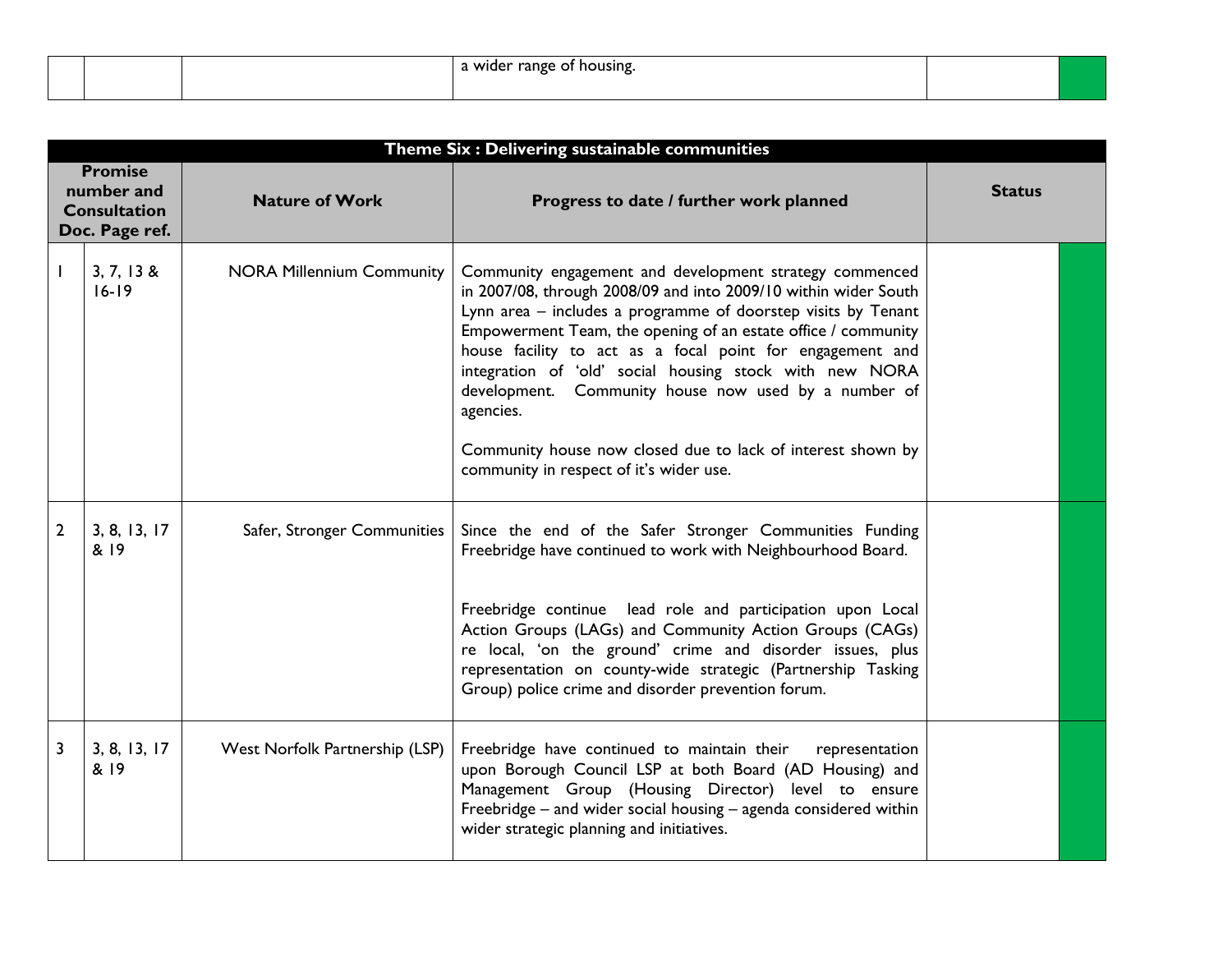|  |  | 7 & 8 |  | LA relationship   Excellent operational relationships maintained with Borough<br>Council re homelessness, meeting housing need, combating and<br>preventing ASB, disabled adaptations |  |  |
|--|--|-------|--|---------------------------------------------------------------------------------------------------------------------------------------------------------------------------------------|--|--|
|--|--|-------|--|---------------------------------------------------------------------------------------------------------------------------------------------------------------------------------------|--|--|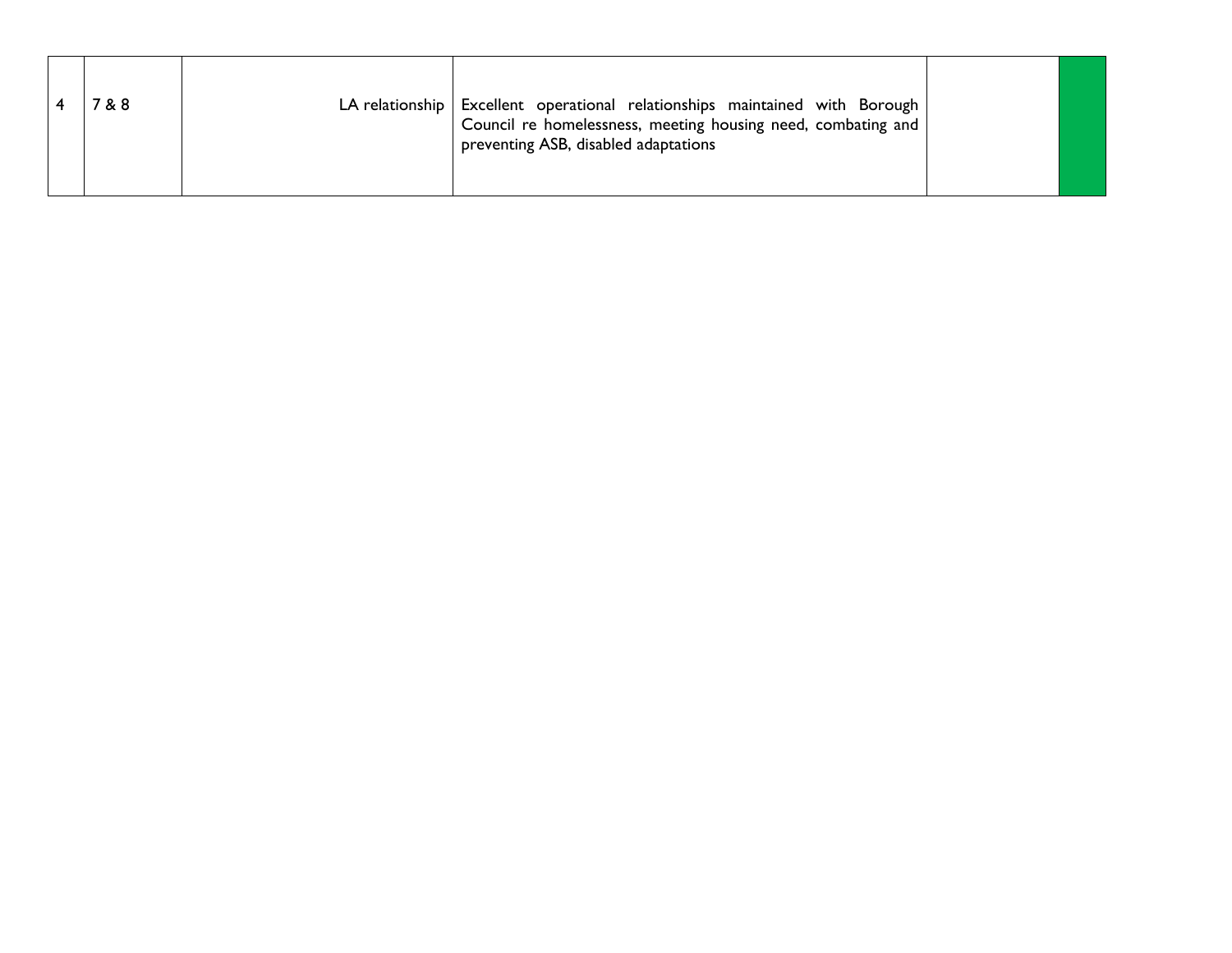| <b>Green</b>                                                                                | The RSL stock transfer is on target to deliver on promises / has delivered on promises.                             |  |
|---------------------------------------------------------------------------------------------|---------------------------------------------------------------------------------------------------------------------|--|
| <b>Amber</b>                                                                                | The RSL stock transfer is unlikely to meet the target at the current level of progress. However, by taking remedial |  |
|                                                                                             | action, has the capacity to hit the target.                                                                         |  |
| <b>Red</b><br>The promises will not be delivered on target, even by taking remedial action. |                                                                                                                     |  |

| <b>Freebridge</b>                                                                                                       |                                         |
|-------------------------------------------------------------------------------------------------------------------------|-----------------------------------------|
| <b>Freebridge Community Housing - Tenant Promises Monitoring Matrix</b><br>- approved by TOWN (Tenants of West Norfolk) |                                         |
|                                                                                                                         |                                         |
|                                                                                                                         |                                         |
|                                                                                                                         |                                         |
|                                                                                                                         | TENANTS<br>of<br><b>WEST</b><br>NORFOLK |

**KEY**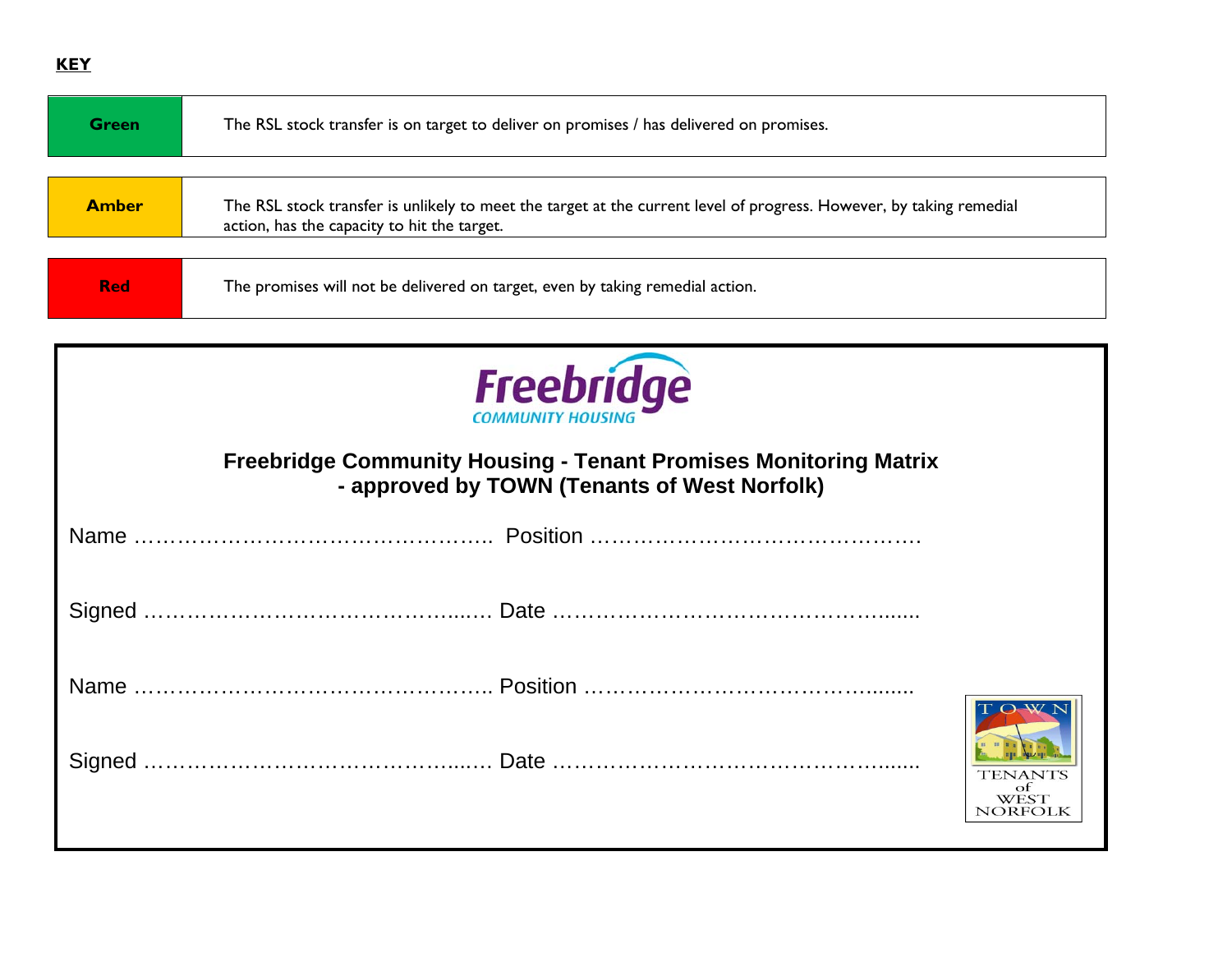# **Freebridge Community Housing The Report to the Board**

| <b>Author</b>            | Michelle Playford   | <b>Report Type</b>     |               | Impact      |               |     |
|--------------------------|---------------------|------------------------|---------------|-------------|---------------|-----|
| <b>Related Work Ref.</b> |                     | <b>For Decision</b>    |               | <b>High</b> | <b>Medium</b> | Low |
|                          |                     | <b>For Information</b> | $\mathcal{N}$ |             |               |     |
| <b>Consultation</b>      | <b>Tenant Panel</b> |                        |               |             |               |     |

### **Meeting Date: 5th September 2011**

#### **Report Title: Tenant Panel Work Programme**

**Purpose:** To present the proposed work programme for the Tenant Panel for 2011-2012, attached at Appendix 1.

**Policy/Strategy Implications:** The Tenant Panel is a key aspect of the organisation's Customer Engagement Policy and Strategy.

**Finance and VFM Implications:** This work programme means we will be able to focus the support from the external resource (the Tenant Panel mentor) appropriately and thus achieve value for money.

**Customer Care/Equality and Diversity Implications:** The Tenant Panel is concerned with the continuous improvement of Freebridge, and the outcomes of its work will have a positive impact on the service which is delivered to customers.

**Risk Assessment (cross-reference with the Freebridge Risk Map):**  7.1 Failure in tenant communication – Critical Impact, Significant Likelihood 7.4 Failure to achieve tenant empowerment – Critical Impact, Low Likelihood 12.0 Failure to address Equality and Diversity issues effectively – Marginal Impact, Significant Likelihood

**Recommendations:** It is recommended that the Board:

(i) Notes the Tenant Panel work programme 2011-2012.

#### **Development**

- 1.1 The Tenant Panel was set up in early 2011 following a customer consultation process, on the terms of reference, and an independent recruitment process.
- 1.2 The Panel currently has 10 members with the maximum membership to not exceed 12. There is an opportunity for a leaseholder to join the Panel but to date this vacancy has not been successfully filled.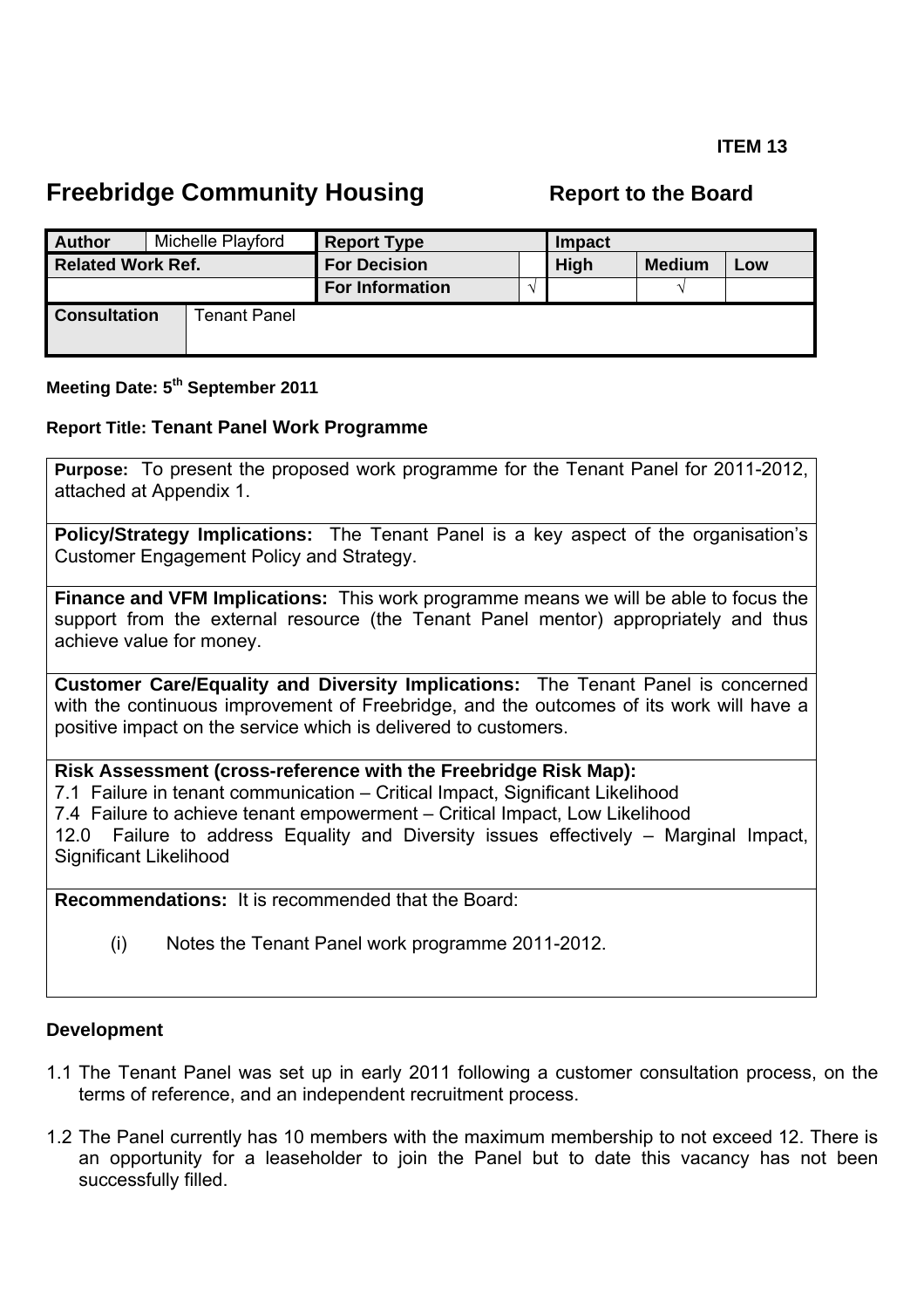- 1.3 The Tenant Panel met for the first time in June 2011. This was an opportunity to understand the purpose of the Panel, and to agree the terms of reference and the code of conduct.
- 1.4 In August, the Tenant Panel met and reviewed a number of documents including the Business Plan, the Board and Operations Committee work programmes, the service area operational plans, the self assurance statement and, performance reports. The Panel members were also provided with a strategic overview by the Chief Executive.
- 1.5 Based on this information, the Panel agreed a work programme of areas they would like to look at over the next 18 months.
- 1.6 The Tenant Panel would like to retain some flexibility in the programme and if particular issues arise  $-$  such as trends in the complaints  $-$  they would like to restructure their programme accordingly to take themes into account.
- 1.7 The Tenant Panel will be fully supported throughout their work programme. Freebridge will provide information, as requested and key staff will provide presentations. The Tenant Panel mentor will provide support throughout the work programme to ensure appropriate outcomes are delivered.

1.8 The outcomes of all the reviews delivered throughout this work programme will be taken to the Management Team for action.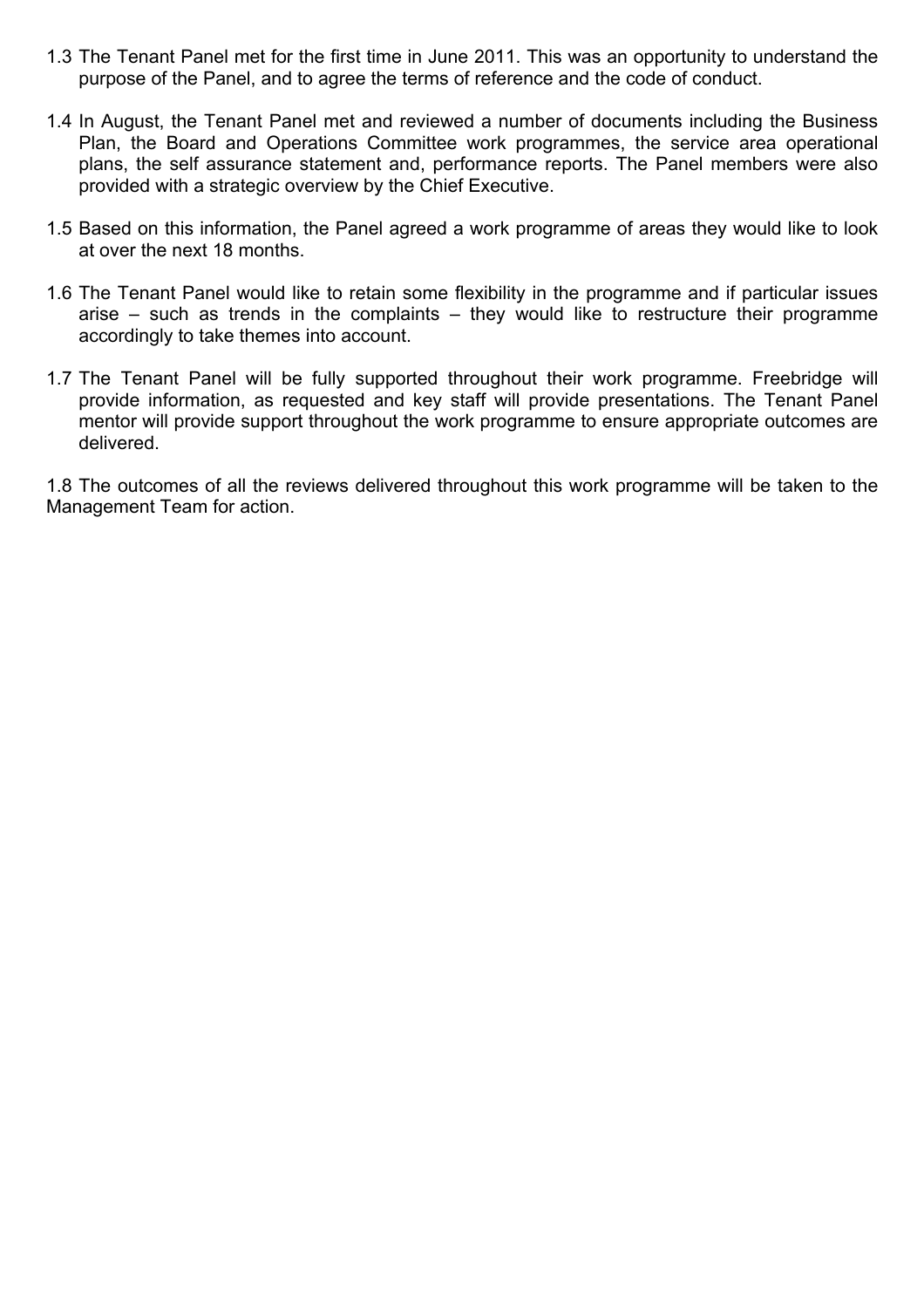# **TENANT PANEL WORKPLAN**

| <b>Timeline</b>  | <b>Subject Area</b>                                                                                                                                                                                                                                                                                                                             | <b>Reference Documents</b>                                                                                                                                                                                                                                                                                                                                                                            |
|------------------|-------------------------------------------------------------------------------------------------------------------------------------------------------------------------------------------------------------------------------------------------------------------------------------------------------------------------------------------------|-------------------------------------------------------------------------------------------------------------------------------------------------------------------------------------------------------------------------------------------------------------------------------------------------------------------------------------------------------------------------------------------------------|
| Sept – Oct 2011  | <b>Local Offers</b><br>What is the background to<br>local offers?<br>How did the existing<br>offers come about?<br>Who was involved in<br>putting them together?<br>What consultation with<br>tenants took place?<br>Access levels of<br>understanding of a local<br>offer amongst staff,<br>tenants and stakeholders<br>How are they promoted? | 1.2.2 Communications & Customer Engagement<br>Operational Plan 2011/12<br>1.2.2 Property Services Operational Plan 2011/12<br>۳<br>1.2.2 Housing management Operational Plan<br>$\blacksquare$<br>2011/12                                                                                                                                                                                             |
| Nov $-$ Dec 2011 | Complaint<br>Look at complaints<br>process<br>Look at trends in<br>complaints<br>Look at numbers of<br>complaints reaching                                                                                                                                                                                                                      | 1.3.1 Communications & Customer Engagement<br>$\overline{\phantom{a}}$<br>Operational Plan 2011/12<br>1.3.1 Housing management Operational Plan<br>$\blacksquare$<br>2011/12<br>1.3.1 HR & Governance Operational Plan 2011/12<br>$\blacksquare$<br>1.3.1 ICT & Facilities Operational Plan 2011/12<br>$\blacksquare$<br>1.3.1 Property Services Operational Plan 2011/12<br>$\overline{\phantom{a}}$ |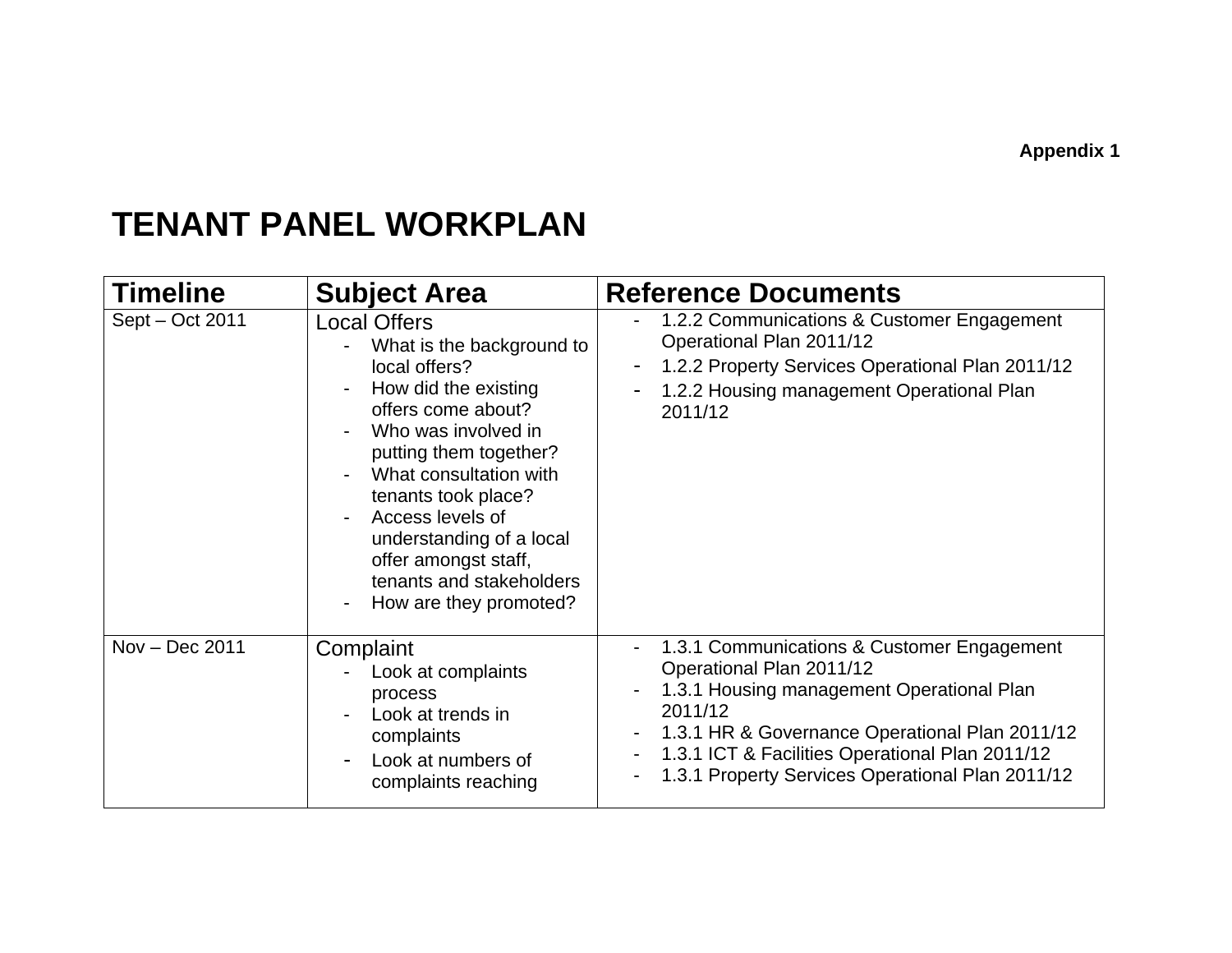|                  | formal stage<br>How are complaints<br>monitored?<br>Are tenants involved in<br>monitoring complaints?                                                                                                                                                                                                                                                                                                       |                                                                                                                                                           |
|------------------|-------------------------------------------------------------------------------------------------------------------------------------------------------------------------------------------------------------------------------------------------------------------------------------------------------------------------------------------------------------------------------------------------------------|-----------------------------------------------------------------------------------------------------------------------------------------------------------|
| Jan - March 2012 | Voids<br>Look at performance<br>information relating to<br>void times<br>Look at benchmarking<br>performance<br>Look at the Voids Service<br>Standard<br>Look at processes and<br>procedures<br>Look at examples of Void<br>Service Standards from<br>other organisations<br>Site visit to void<br>properties when they<br>become empty<br>Site visits to void<br>properties just before they<br>are re-let | PWC Report May 2011                                                                                                                                       |
| April - May 2012 | <b>Procurement Strategy</b><br>Look at Procurement<br>process<br>Look at Tenant                                                                                                                                                                                                                                                                                                                             | 2.2.2 Housing management Operational Plan<br>2011/12<br>2.2.2 HR & Governance Operational Plan 2011/12<br>2.2.2 Property Service Operational Plan 2011/12 |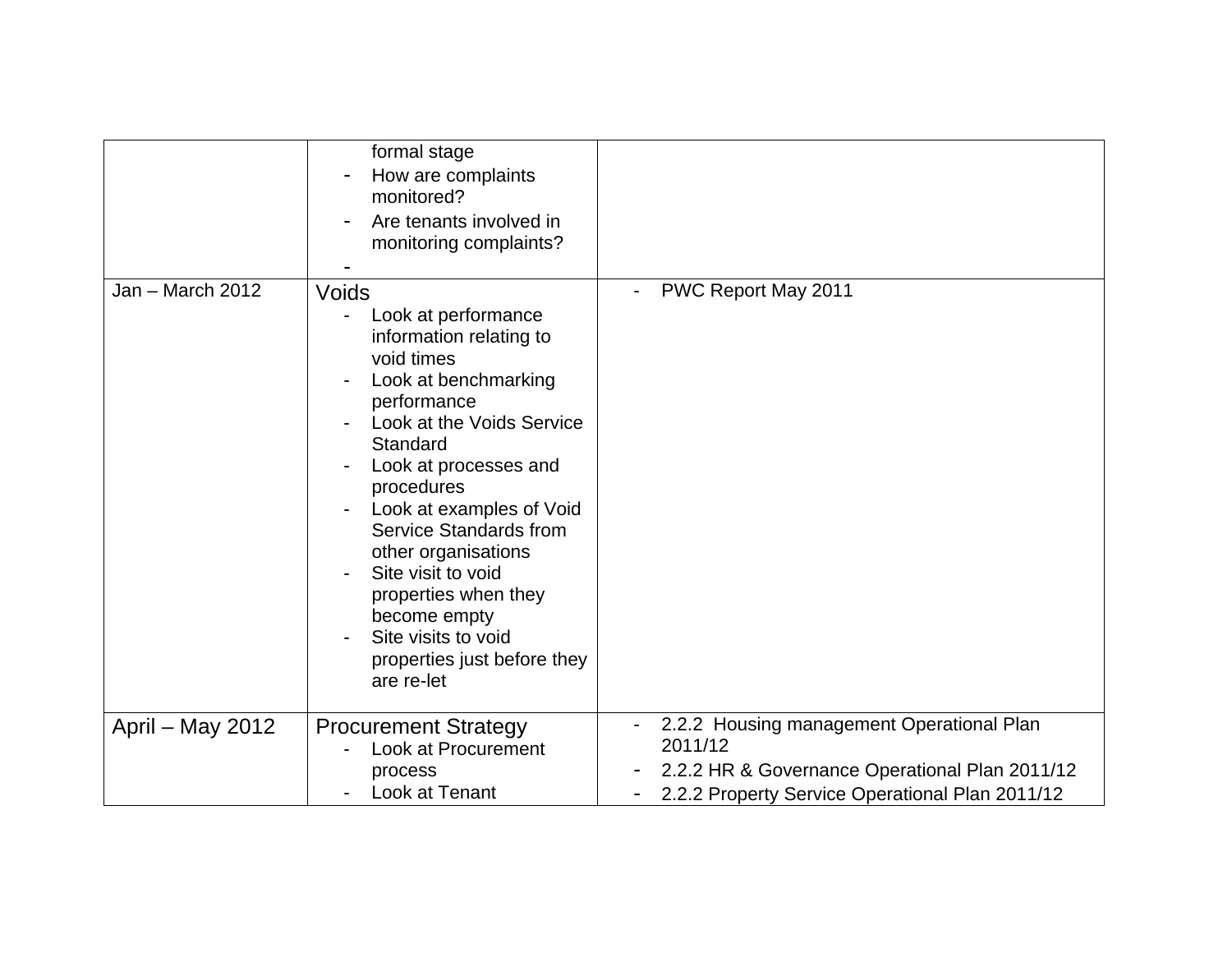|                    | involvement in<br>procurement process<br>Look at numbers of local<br>suppliers<br>Look at number of jobs<br>supported by local<br>procurement<br>Look at value of goods<br>procured locally |                                                                                                                                                                                                                                                                                                          |
|--------------------|---------------------------------------------------------------------------------------------------------------------------------------------------------------------------------------------|----------------------------------------------------------------------------------------------------------------------------------------------------------------------------------------------------------------------------------------------------------------------------------------------------------|
| June $-$ July 2012 | <b>Gas Servicing</b><br>Look at Gas Servicing<br><b>Process</b><br>Look at reasons for<br><b>Refusals</b>                                                                                   | Performance Information June 2011                                                                                                                                                                                                                                                                        |
| August - Sept 2012 | Look at the impact of Mary<br>Gober training<br>Undertake induction<br>session to gain<br>understanding<br>Look at what difference<br>the training has it made?                             | 1.1.2 Communications & Customer Engagement<br>Operational Plan 2011/12<br>1.1.2 Finance Operations Plan 2011/12<br>$\qquad \qquad \blacksquare$<br>1.1.2 HR & Governance Operational Plan 2011/12<br>1.1.2 ICT & Facilities Operational Plan 2011/12<br>1.1.2 Property Services Operational Plan 2011/12 |
| Oct - Nov 2012     | Support to local charities<br>Look at how many<br>charities are being<br>supported.<br>What do they do?                                                                                     | 2.4.2 Communications & Customer Engagement<br>Operational Plan 2011/12<br>2.4.2 Finance Operational Plan 2011/12<br>$\overline{a}$<br>2.4.2 Housing Management Operational Plan<br>2011/12                                                                                                               |